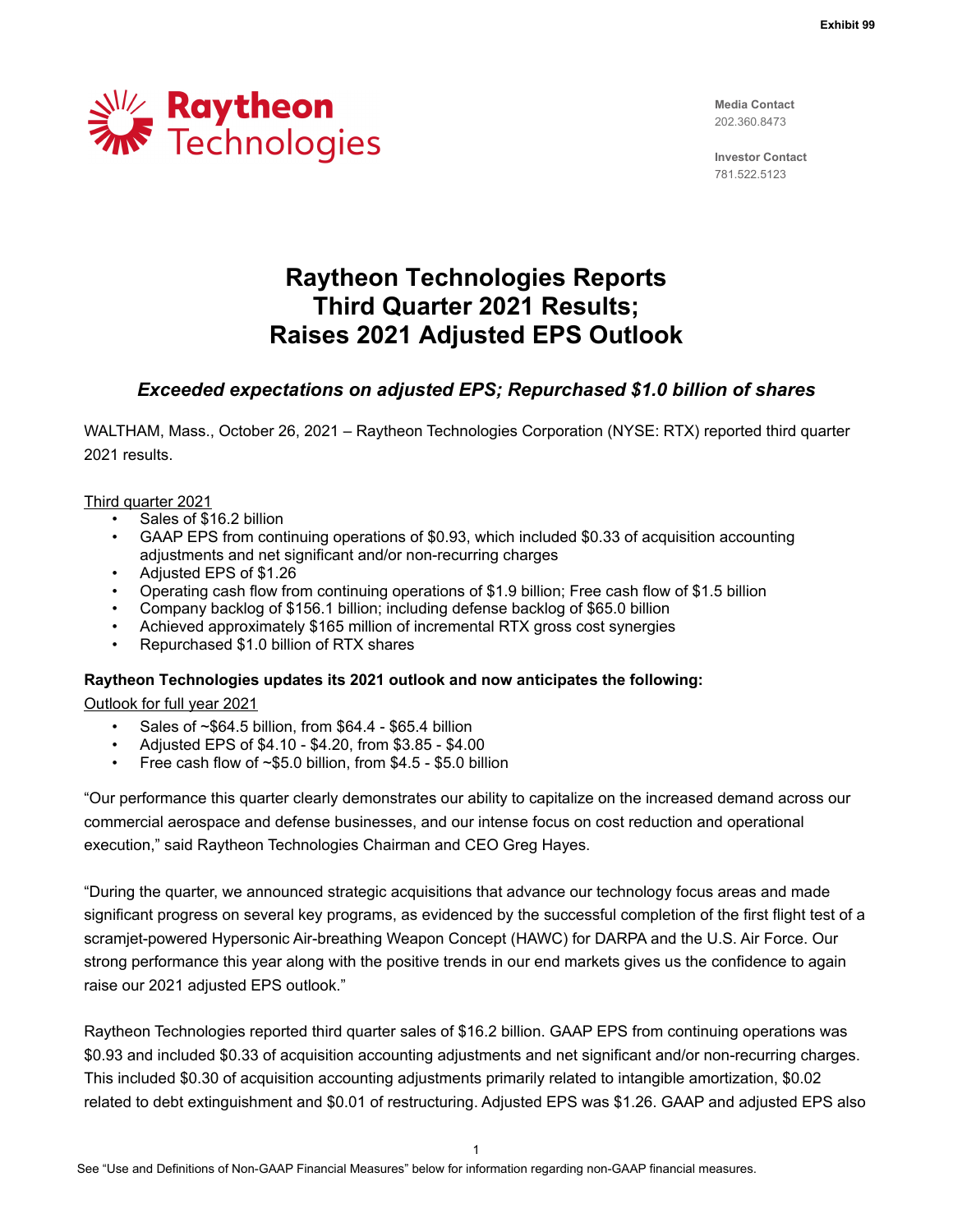included \$0.16 of tax benefit from actions taken to optimize the company's legal entity and operating structure in the quarter.

The company recorded net income from continuing operations in the third quarter of \$1.4 billion, which included \$496 million of acquisition accounting adjustments and net significant and/or nonrecurring charges. Adjusted net income was \$1.9 billion. Operating cash flow from continuing operations in the third quarter was \$1.9 billion. Capital expenditures were \$433 million, resulting in free cash flow of \$1.5 billion.

|                                                | 3rd Quarter   |             |      |        |          |  |  |  |  |
|------------------------------------------------|---------------|-------------|------|--------|----------|--|--|--|--|
| (\$ in millions, except EPS)                   |               | 2021        |      | 2020   | % Change |  |  |  |  |
| Reported                                       |               |             |      |        |          |  |  |  |  |
| Sales                                          | \$            | 16,213      | \$   | 14,747 | 10 %     |  |  |  |  |
| Net Income                                     | \$            | 1,400       | - \$ | 151    | 827 %    |  |  |  |  |
| <b>EPS</b>                                     | \$            | 0.93        | - \$ | 0.10   | 830 %    |  |  |  |  |
| Adjusted                                       |               |             |      |        |          |  |  |  |  |
| <b>Sales</b>                                   | \$            | $16,213$ \$ |      | 14,982 | 8 %      |  |  |  |  |
| Net Income                                     | \$            | 1,896       | - \$ | 855    | 122 %    |  |  |  |  |
| <b>EPS</b>                                     | $\frac{1}{2}$ | 1.26        | - \$ | 0.56   | 125 %    |  |  |  |  |
|                                                |               |             |      |        |          |  |  |  |  |
| Operating Cash Flow from Continuing Operations | \$            | 1,932       | - \$ | 1,622  | 19 %     |  |  |  |  |
| Free Cash Flow                                 | \$            | 1,499       | -\$  | 1,233  | 22 %     |  |  |  |  |

# **Summary Financial Results – Continuing Operations**

# **Backlog and Bookings**

Backlog at the end of the third quarter was \$156.1 billion, of which \$91.1 billion was from commercial aerospace and \$65.0 billion was from defense.

Notable defense bookings during the quarter included:

- \$962 million of classified bookings at Raytheon Intelligence & Space (RIS)
- \$570 million for Advanced Medium-Range Air-to-Air Missile (AMRAAM) for the U.S. Air Force, Navy and international customers at Raytheon Missiles & Defense (RMD)
- \$543 million for two F-135 sustainment contracts at Pratt & Whitney
- \$432 million to provide Guidance Enhanced Missiles (GEM-T) for an international customer at RMD
- \$358 million for Evolved Sea Sparrow Missile (ESSM) for the U.S. Navy and international customers at RMD
- \$291 million for Stinger missiles for international customers at RMD
- \$212 million for F100 engines for an international customer at Pratt & Whitney

# **Segment Results**

The company's reportable segments are Collins Aerospace, Pratt & Whitney, Raytheon Intelligence & Space (RIS) and Raytheon Missiles & Defense (RMD).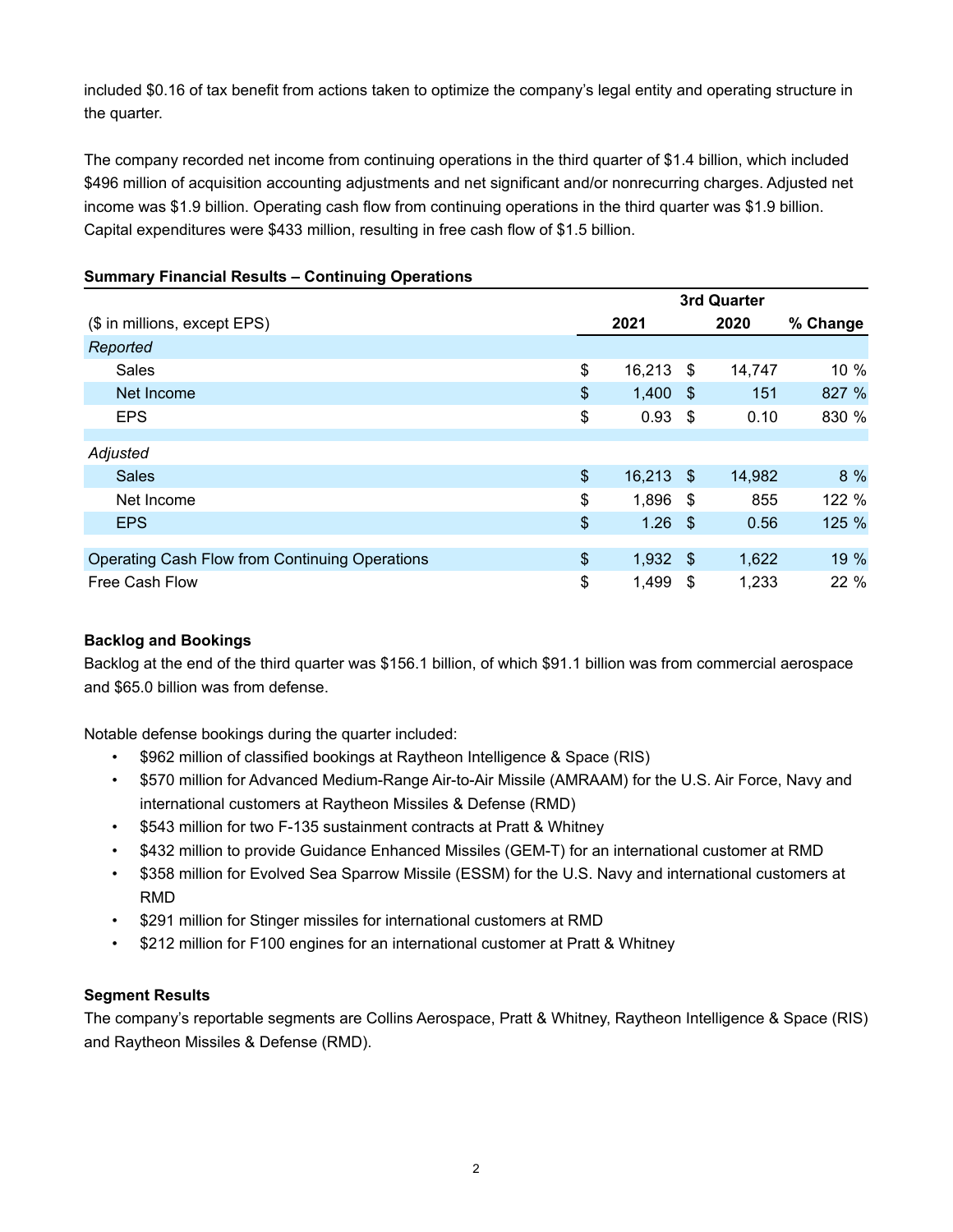# **Collins Aerospace**

|                         | 3rd Quarter |         |    |         |            |  |  |
|-------------------------|-------------|---------|----|---------|------------|--|--|
| $($$ in millions)       |             | 2021    |    | 2020    | Change     |  |  |
| Reported                |             |         |    |         |            |  |  |
| Sales                   | \$          | 4,592   | \$ | 4,274   | 7%         |  |  |
| <b>Operating Profit</b> | \$          | 478     | \$ | 526     | (9)%       |  |  |
| <b>ROS</b>              |             | 10.4 %  |    | 12.3 %  | $-190$ bps |  |  |
|                         |             |         |    |         |            |  |  |
| Adjusted                |             |         |    |         |            |  |  |
| <b>Sales</b>            |             | \$4,592 |    | \$4,278 | 7%         |  |  |
| <b>Operating Profit</b> | \$          | 480     | \$ | 73      | 558 %      |  |  |
| <b>ROS</b>              |             | 10.5%   |    | 1.7%    | 880 bps    |  |  |

Collins Aerospace had third quarter 2021 adjusted sales of \$4,592 million, up 7 percent versus the prior year. The increase in sales was driven by a 38 percent increase in commercial aftermarket which more than offset a 3 percent decline in commercial OE and a 5 percent decline in military. Excluding the impact of the prior year Military GPS and Space ISR divestitures, military was down 1 percent in the quarter. The increase in commercial sales was driven primarily by the recovery of commercial air traffic which has resulted in higher flight hours, aircraft fleet utilization and narrowbody OE volume, which was partially offset by lower 787 OE volume.

Collins Aerospace recorded adjusted operating profit of \$480 million in the quarter, up 558 percent versus the prior year. The increase in adjusted operating profit was primarily driven by drop through on higher commercial aftermarket sales volume and favorable mix. This was partially offset by the impact of the Military GPS and Space ISR divestitures.

|                                | 3rd Quarter |    |            |           |  |  |  |  |
|--------------------------------|-------------|----|------------|-----------|--|--|--|--|
| $($$ in millions)              | 2021        |    | 2020       | Change    |  |  |  |  |
| Reported                       |             |    |            |           |  |  |  |  |
| Sales                          | \$4,725     |    | \$3,494    | 35 %      |  |  |  |  |
| <b>Operating Profit (Loss)</b> | \$<br>187   | \$ | (615)      | <b>NM</b> |  |  |  |  |
| <b>ROS</b>                     | 4.0 %       |    | $(17.6)\%$ | 2,160 bps |  |  |  |  |
|                                |             |    |            |           |  |  |  |  |
| Adjusted                       |             |    |            |           |  |  |  |  |
| <b>Sales</b>                   | \$4,725     |    | \$3,790    | 25 %      |  |  |  |  |
| <b>Operating Profit (Loss)</b> | \$<br>189   | \$ | (43)       | NM        |  |  |  |  |
| <b>ROS</b>                     | 4.0 %       |    | (1.1)%     | 510 bps   |  |  |  |  |
|                                |             |    |            |           |  |  |  |  |

# **Pratt & Whitney**

*NM = Not Meaningful*

Pratt & Whitney had third quarter 2021 adjusted sales of \$4,725 million, up 25 percent versus the prior year. The increase in sales was driven by a 56 percent increase in commercial aftermarket, a 22 percent increase in commercial OE and a 2 percent increase in military. The increase in commercial sales was primarily due to higher shop visits and related spare part sales and commercial engine deliveries principally driven by the recovery in commercial air traffic. The increase in military sales was primarily driven by growth in F-135 sustainment.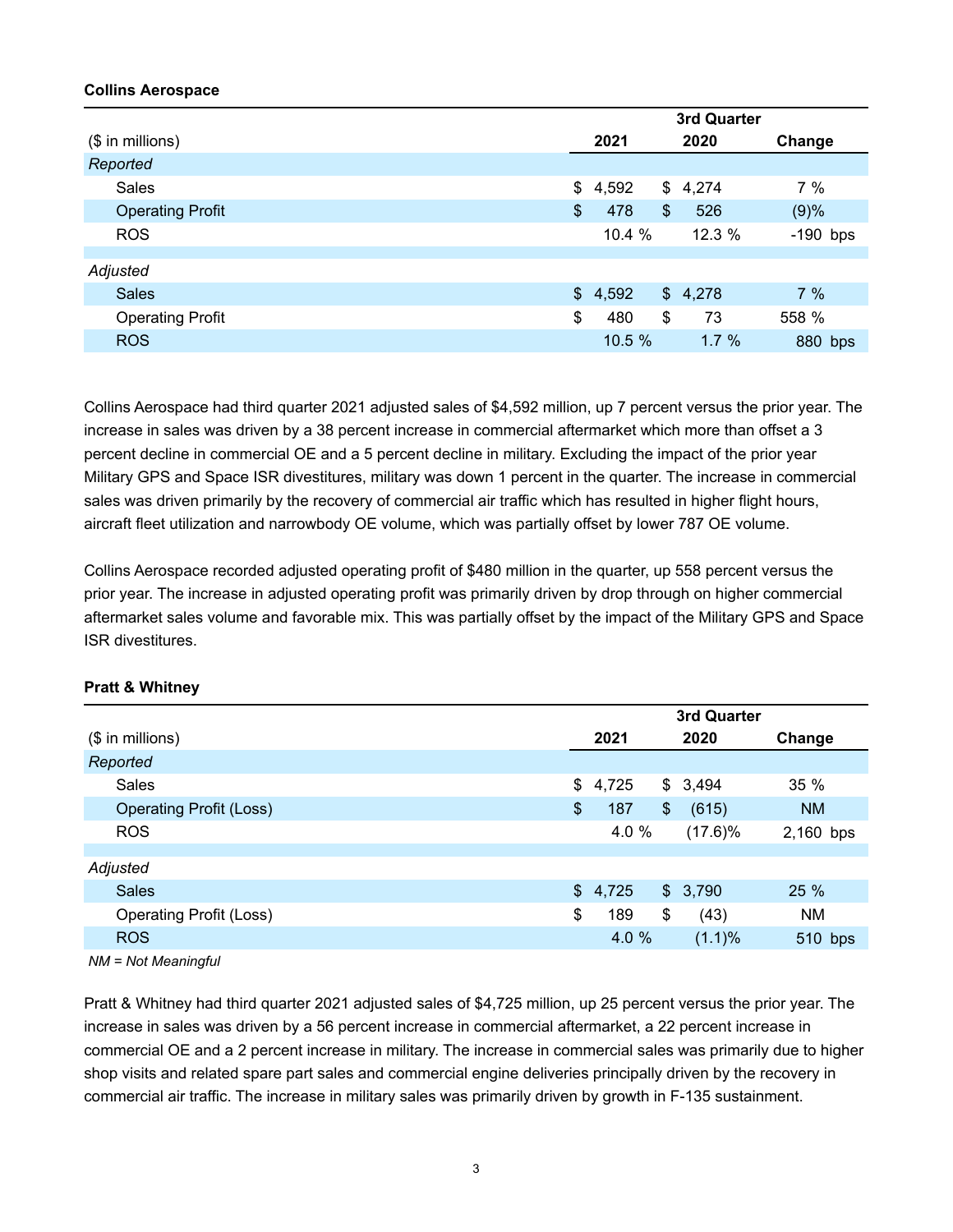Pratt & Whitney recorded adjusted operating profit of \$189 million in the quarter. The increase in adjusted operating profit was primarily driven by drop through on higher commercial aftermarket sales volume, that was partially offset by higher commercial OE volume and higher SG&A and E&D expense.

# **Raytheon Intelligence & Space**

|                         | 3rd Quarter |         |    |              |           |  |
|-------------------------|-------------|---------|----|--------------|-----------|--|
| $($$ in millions)       |             | 2021    |    | $2020^{(1)}$ | Change    |  |
| Reported                |             |         |    |              |           |  |
| <b>Sales</b>            |             | \$3,740 |    | \$3,749      | $-$ %     |  |
| <b>Operating Profit</b> | \$          | 391     | \$ | 350          | 12 %      |  |
| <b>ROS</b>              |             | 10.5 %  |    | 9.3%         | $120$ bps |  |
|                         |             |         |    |              |           |  |
| Adjusted                |             |         |    |              |           |  |
| <b>Sales</b>            |             | \$3,740 |    | \$3,749      | $-$ %     |  |
| <b>Operating Profit</b> | \$          | 391     | \$ | 350          | 12 %      |  |
| <b>ROS</b>              |             | 10.5%   |    | 9.3%         | $120$ bps |  |

(1) Prior year results have been adjusted to reflect the previously communicated reorganization of the RIS and RMD segments, which became effective on January 1, 2021.

RIS had third quarter 2021 adjusted sales of \$3,740 million, in-line versus the prior year.

RIS recorded adjusted operating profit of \$391 million, up 12 percent versus the prior year. The increase in adjusted operating profit was primarily driven by productivity across various programs.

# **Raytheon Missiles & Defense**

|                         | 3rd Quarter |         |                |              |        |  |  |  |
|-------------------------|-------------|---------|----------------|--------------|--------|--|--|--|
| $($$ in millions)       | 2021        |         |                | $2020^{(1)}$ | Change |  |  |  |
| Reported                |             |         |                |              |        |  |  |  |
| Sales                   |             | \$3,902 |                | \$3,706      | 5 %    |  |  |  |
| <b>Operating Profit</b> | \$          | 490     | $\mathfrak{S}$ | 449          | 9%     |  |  |  |
| <b>ROS</b>              |             | 12.6 %  |                | 12.1 %       | 50 bps |  |  |  |
|                         |             |         |                |              |        |  |  |  |
| Adjusted                |             |         |                |              |        |  |  |  |
| <b>Sales</b>            |             | \$3,902 |                | \$3,641      | 7%     |  |  |  |
| <b>Operating Profit</b> | \$          | 490     | \$             | 431          | 14 %   |  |  |  |
| <b>ROS</b>              |             | 12.6 %  |                | 11.8%        | 80 bps |  |  |  |

(1) Prior year results have been adjusted to reflect the previously communicated reorganization of the RIS and RMD segments, which became effective on January 1, 2021.

RMD had third quarter 2021 adjusted sales of \$3,902 million, up 7 percent versus prior year. The increase in sales was primarily driven by growth on an international National Advanced Surface to Air Missile System (NASAMS) program and on the Advanced Medium-Range Air-to-Air Missile (AMRAAM) program.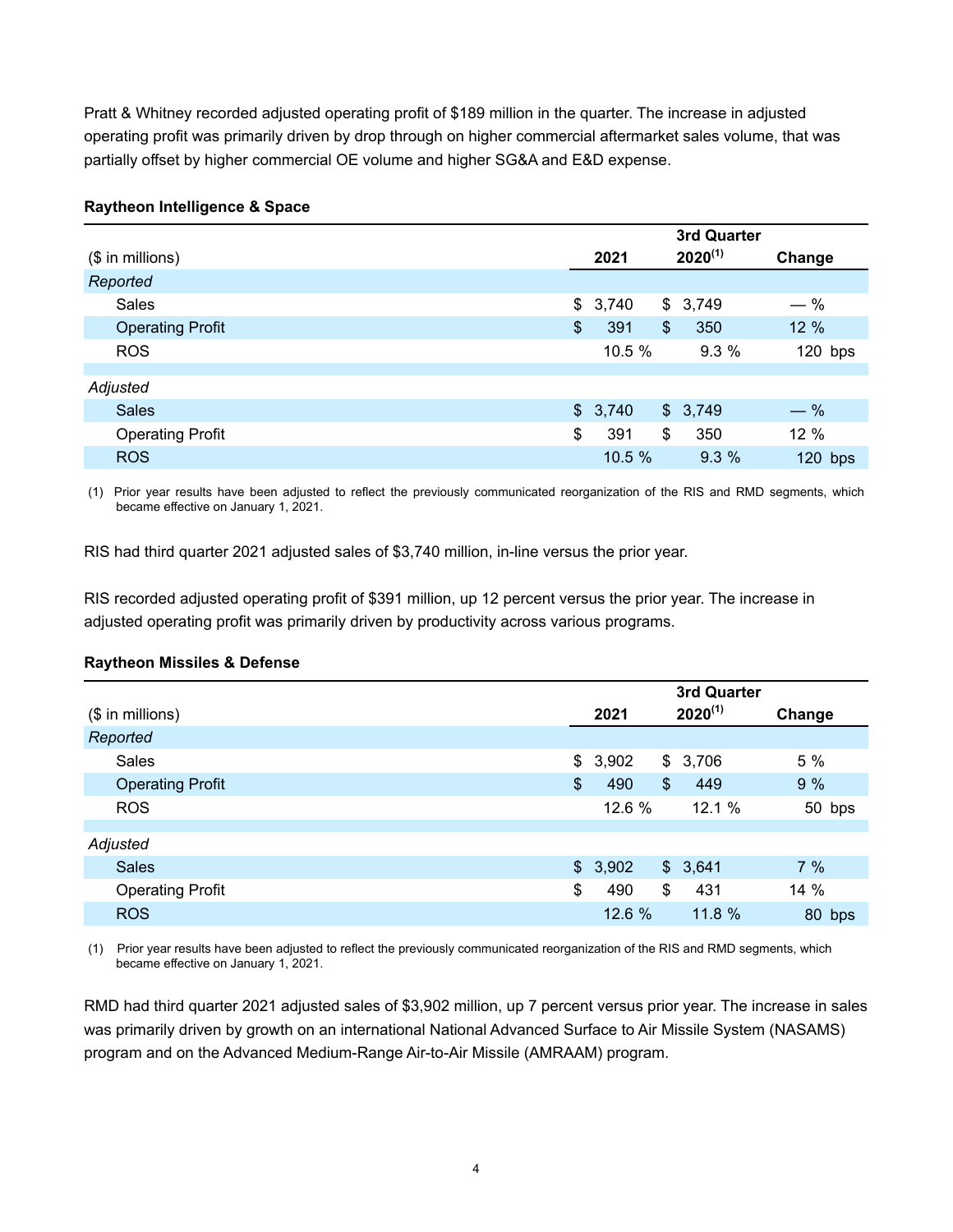RMD recorded adjusted operating profit of \$490 million, up 14 percent versus the prior year. The increase in adjusted operating profit was driven by higher sales volume.

# **Raytheon Technologies updates its 2021 outlook and now anticipates the following:**

Outlook for full year 2021

- Sales of ~\$64.5 billion, from \$64.4 \$65.4 billion
- Adjusted EPS of \$4.10 \$4.20, from \$3.85 \$4.00
- Free cash flow of  $~5.0$  billion, from \$4.5 \$5.0 billion

# **About Raytheon Technologies**

Raytheon Technologies Corporation is an aerospace and defense company that provides advanced systems and services for commercial, military and government customers worldwide. With four industry-leading businesses ― Collins Aerospace Systems, Pratt & Whitney, Raytheon Intelligence & Space and Raytheon Missiles & Defense ― the company delivers solutions that push the boundaries in avionics, cybersecurity, directed energy, electric propulsion, hypersonics, and quantum physics. The company, formed in 2020 through the combination of Raytheon Company and the United Technologies Corporation aerospace businesses, is headquartered in Waltham, Massachusetts.

# **Conference Call on the Third Quarter 2021 Financial Results**

Raytheon Technologies' financial results conference call will be held on Tuesday, October 26, 2021 at 8:30 a.m. ET. The dial-in number for the conference call will be (866) 219-7829 in the U.S. or (478) 205-0667 outside of the U.S. The passcode is 9088513. The conference call will also be audiocast on the Internet at www.rtx.com. Individuals may listen to the call and download charts that will be used during the call. These charts will be available for download prior to the call.

# **Use and Definitions of Non-GAAP Financial Measures**

Raytheon Technologies Corporation ("RTC") reports its financial results in accordance with accounting principles generally accepted in the United States ("GAAP").

We supplement the reporting of our financial information determined under GAAP with certain non-GAAP financial information. The non-GAAP information presented provides investors with additional useful information, but should not be considered in isolation or as substitutes for the related GAAP measures. Moreover, other companies may define non-GAAP measures differently, which limits the usefulness of these measures for comparisons with such other companies. We encourage investors to review our financial statements and publiclyfiled reports in their entirety and not to rely on any single financial measure.

Adjusted net sales, organic sales, adjusted operating profit (loss), adjusted net income and adjusted earnings per share ("EPS") are non-GAAP financial measures. Adjusted net sales represents consolidated net sales (a GAAP measure), excluding significant items of a non-recurring and/or nonoperational nature (hereinafter referred to as "other significant items"). Organic sales represents consolidated net sales (a GAAP measure), excluding the impact of foreign currency translation, acquisitions and divestitures completed in the preceding twelve months and other significant items. Adjusted operating profit (loss) represents operating profit (loss) (a GAAP measure), excluding restructuring costs, acquisition accounting adjustments and other significant items. Adjusted net income represents net income from continuing operations (a GAAP measure), excluding restructuring costs, acquisition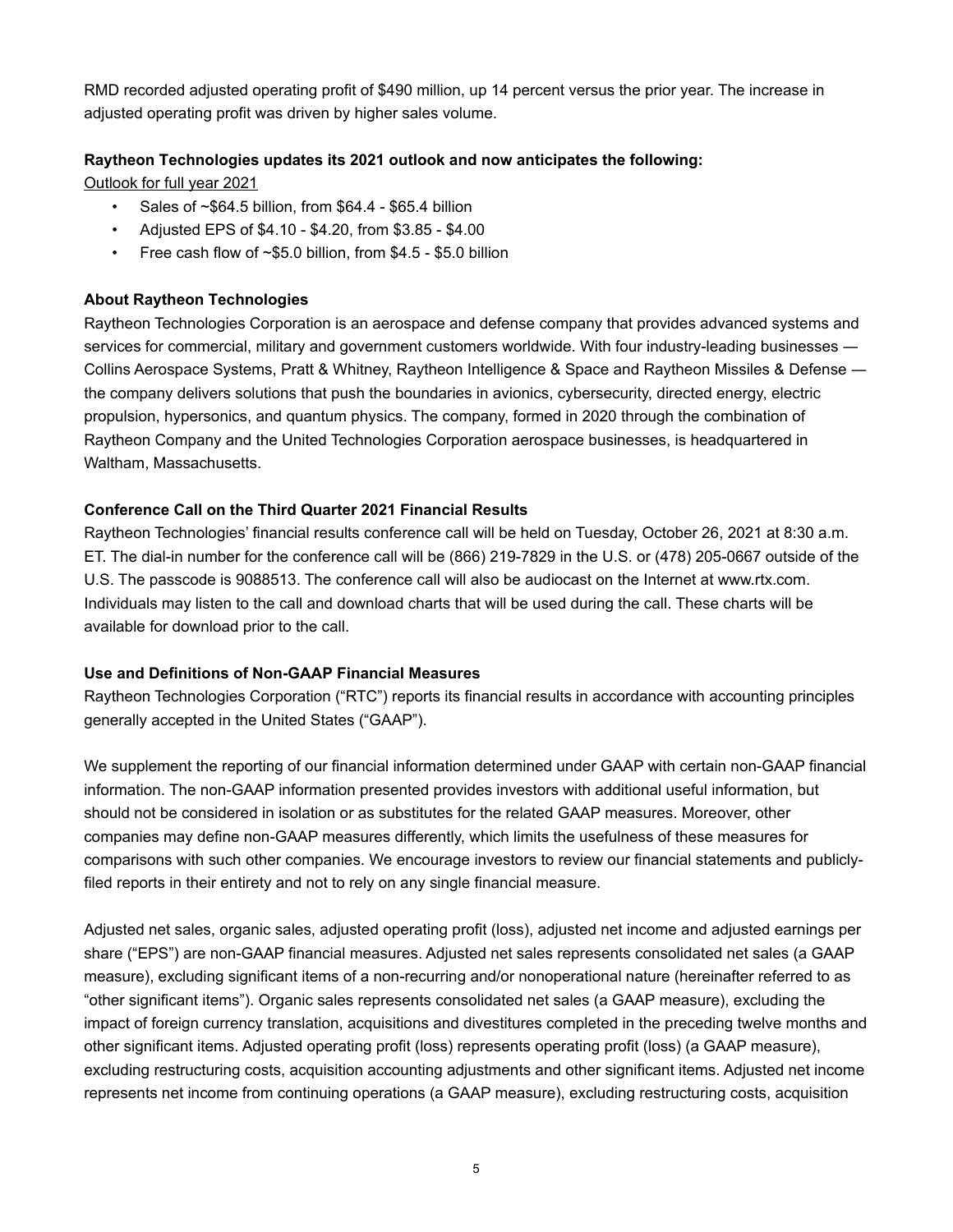accounting adjustments and other significant items. Adjusted EPS represents diluted earnings per share from continuing operations (a GAAP measure), excluding restructuring costs, acquisition accounting adjustments and other significant items. For the Business segments, when applicable, adjustments of net sales similarly reflect continuing operations excluding other significant items, organic sales similarly excludes the impact of foreign currency, acquisitions and divestitures, and other significant items, and adjustments of operating profit (loss) and operating profit margins (also referred to as return on sales (ROS)) similarly reflect continuing operations, excluding restructuring, acquisition accounting adjustments and other significant items.

Free cash flow is a non-GAAP financial measure that represents cash flow from operations (a GAAP measure) less capital expenditures. Management believes free cash flow is a useful measure of liquidity and an additional basis for assessing RTC's ability to fund its activities, including the financing of acquisitions, debt service, repurchases of RTC's common stock and distribution of earnings to shareowners.

A reconciliation of the non-GAAP measures to the corresponding amounts prepared in accordance with GAAP appears in the tables in this Appendix. The tables provide additional information as to the items and amounts that have been excluded from the adjusted measures.

When we provide our expectation for adjusted EPS and free cash flow on a forward-looking basis, a reconciliation of the differences between the non-GAAP expectations and the corresponding GAAP measures (expected diluted EPS from continuing operations and expected cash flow from operations, respectively) generally is not available without unreasonable effort due to potentially high variability, complexity and low visibility as to the items that would be excluded from the GAAP measure in the relevant future period, such as unusual gains and losses, the ultimate outcome of pending litigation, fluctuations in foreign currency exchange rates, the impact and timing of potential acquisitions and divestitures, and other structural changes or their probable significance. The variability of the excluded items may have a significant, and potentially unpredictable, impact on our future GAAP results.

#### **Cautionary Statement Regarding Forward-Looking Statements**

This press release contains statements which, to the extent they are not statements of historical or present fact, constitute "forward-looking statements" under the securities laws. From time to time, oral or written forwardlooking statements may also be included in other information released to the public. These forward-looking statements are intended to provide Raytheon Technologies Corporation's ("RTC") management's current expectations or plans for our future operating and financial performance, based on assumptions currently believed to be valid. Forward-looking statements can be identified by the use of words such as "believe," "expect," "expectations," "plans," "strategy," "prospects," "estimate," "project," "target," "anticipate," "will," "should," "see," "guidance," "outlook," "confident," "on track" and other words of similar meaning. Forward-looking statements may include, among other things, statements relating to future sales, earnings, cash flow, results of operations, uses of cash, share repurchases, tax payments and rates, research and development spending, other measures of financial performance, potential future plans, strategies or transactions, credit ratings and net indebtedness, other anticipated benefits to RTC of United Technologies Corporation's ("UTC") Rockwell Collins acquisition, the merger between UTC and Raytheon Company ("Raytheon," and such merger, the "merger") or the spin-offs by UTC of Otis Worldwide Corporation and Carrier Global Corporation into separate independent companies (the "separation transactions"), including estimated synergies and customer cost savings resulting from the merger and the anticipated benefits and costs of the separation transactions and other statements that are not solely historical facts. All forward-looking statements involve risks, uncertainties and other factors that may cause actual results to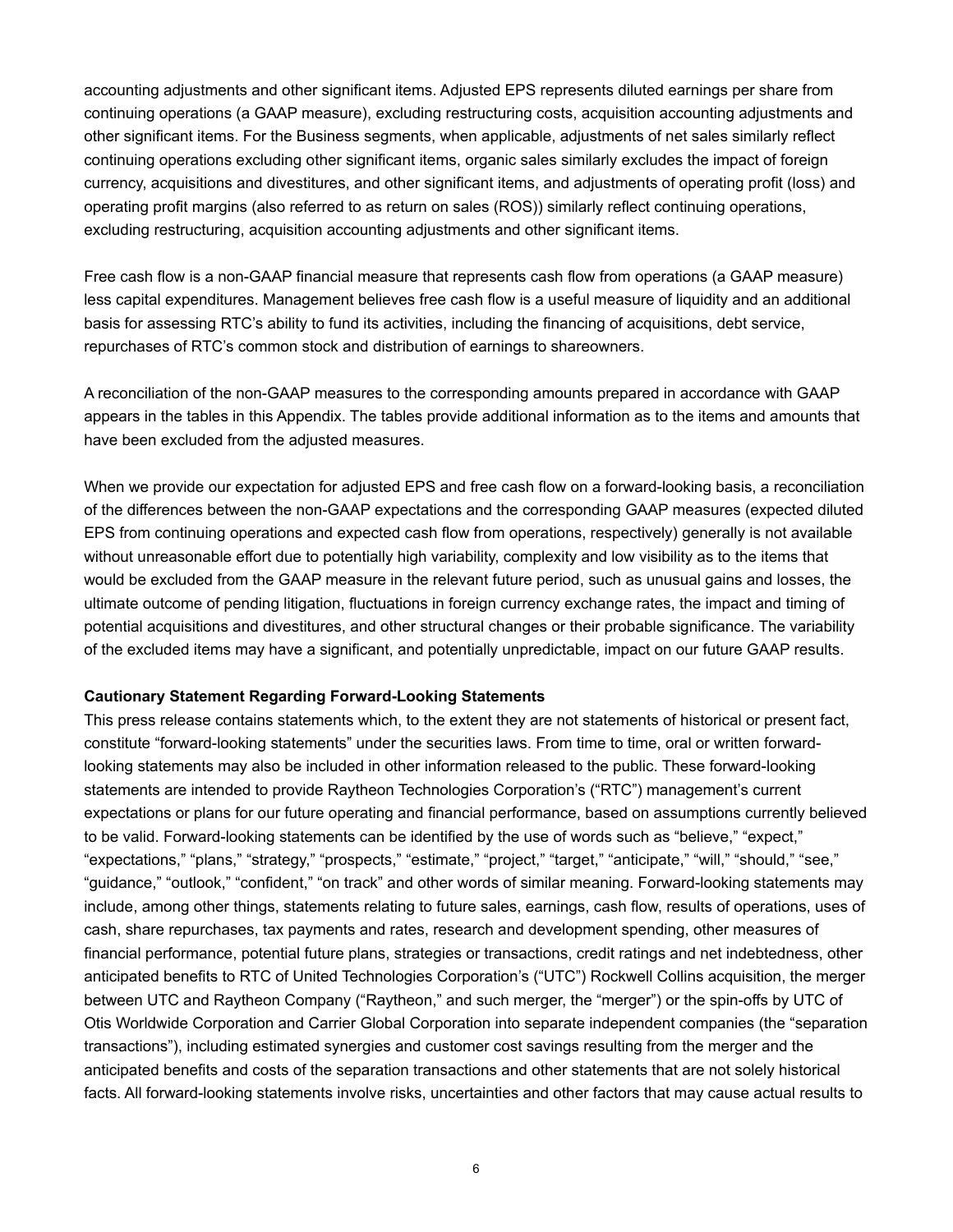differ materially from those expressed or implied in the forward-looking statements. For those statements, we claim the protection of the safe harbor for forward-looking statements contained in the U.S. Private Securities Litigation Reform Act of 1995. Such risks, uncertainties and other factors include, without limitation: (1) the effect of economic conditions in the industries and markets in which RTC operates in the U.S. and globally and any changes therein, including financial market conditions, fluctuations in commodity prices, interest rates and foreign currency exchange rates, levels of end market demand in both the commercial and defense segments of the aerospace industry, levels of air travel, financial condition of commercial airlines, and the impact of pandemic health issues (including the impact of the coronavirus disease 2019 (COVID-19) pandemic on global air travel and commercial and business activities which have not yet fully recovered to pre-pandemic levels, and that the timing and extent of such recovery may be impacted by factors including the efficacy, acceptance and distribution of vaccines, coronavirus variants and additional outbreaks) and actions taken in response to pandemic health issues (including the impact on supply generally and the impact of vaccine mandates on supply chain and operations), aviation safety concerns, weather conditions and natural disasters, the financial condition of our customers and suppliers, and the risks associated with U.S. government sales (including changes or shifts in defense spending due to budgetary constraints, spending cuts resulting from sequestration or the allocation of funds to governmental responses to COVID-19, a government shutdown, or otherwise, and uncertain funding of programs); (2) challenges in the development, production, delivery, support, performance, safety, regulatory compliance, and realization of the anticipated benefits (including our expected returns under customer contracts) of advanced technologies and new products and services; (3) the scope, nature, impact or timing of acquisition and divestiture activity, including among other things the integration of UTC's and Raytheon Company's businesses and the integration of RTC with other businesses acquired before and after the merger, and realization of synergies and opportunities for growth and innovation and incurrence of related costs and expenses; (4) RTC's levels of indebtedness, capital spending and research and development spending; (5) future availability of credit and factors that may affect such availability, including credit market conditions and our capital structure; (6) the timing and scope of future repurchases by RTC of its common stock, which are subject to a number of uncertainties and may be discontinued, accelerated, suspended or delayed at any time due to various factors, including market conditions and the level of other investing activities and uses of cash; (7) delays and disruption in delivery of materials and services from suppliers; (8) company and customer- directed cost reduction efforts and restructuring costs and savings and other consequences thereof (including the potential termination of U.S. government contracts and performance under undefinitized contract actions and the potential inability to recover termination costs); (9) new business and investment opportunities; (10) the ability to realize the intended benefits of organizational changes; (11) the anticipated benefits of diversification and balance of operations across product lines, regions and industries; (12) the outcome of legal proceedings, investigations and other contingencies; (13) pension plan assumptions and future contributions; (14) the impact of the negotiation of collective bargaining agreements and labor disputes; (15) the effect of changes in political conditions in the U.S. and other countries in which RTC and its businesses operate, including the effect of changes in U.S. trade policies on general market conditions, global trade policies and currency exchange rates in the near term and beyond; (16) changes in Department of Defense policies or priorities; (17) the effect of changes in tax due to new tax legislation or other developments (including the recent Organisation for Economic Co-operation and Development Inclusive Framework agreement and changes that may be enacted by the current U.S. Congress), environmental, regulatory and other laws and regulations (including, among other things, export and import requirements such as the International Traffic in Arms Regulations and the Export Administration Regulations, anti-bribery and anticorruption requirements, including the Foreign Corrupt Practices Act, industrial cooperation agreement obligations, and procurement and other regulations) in the U.S. and other countries in which RTC and its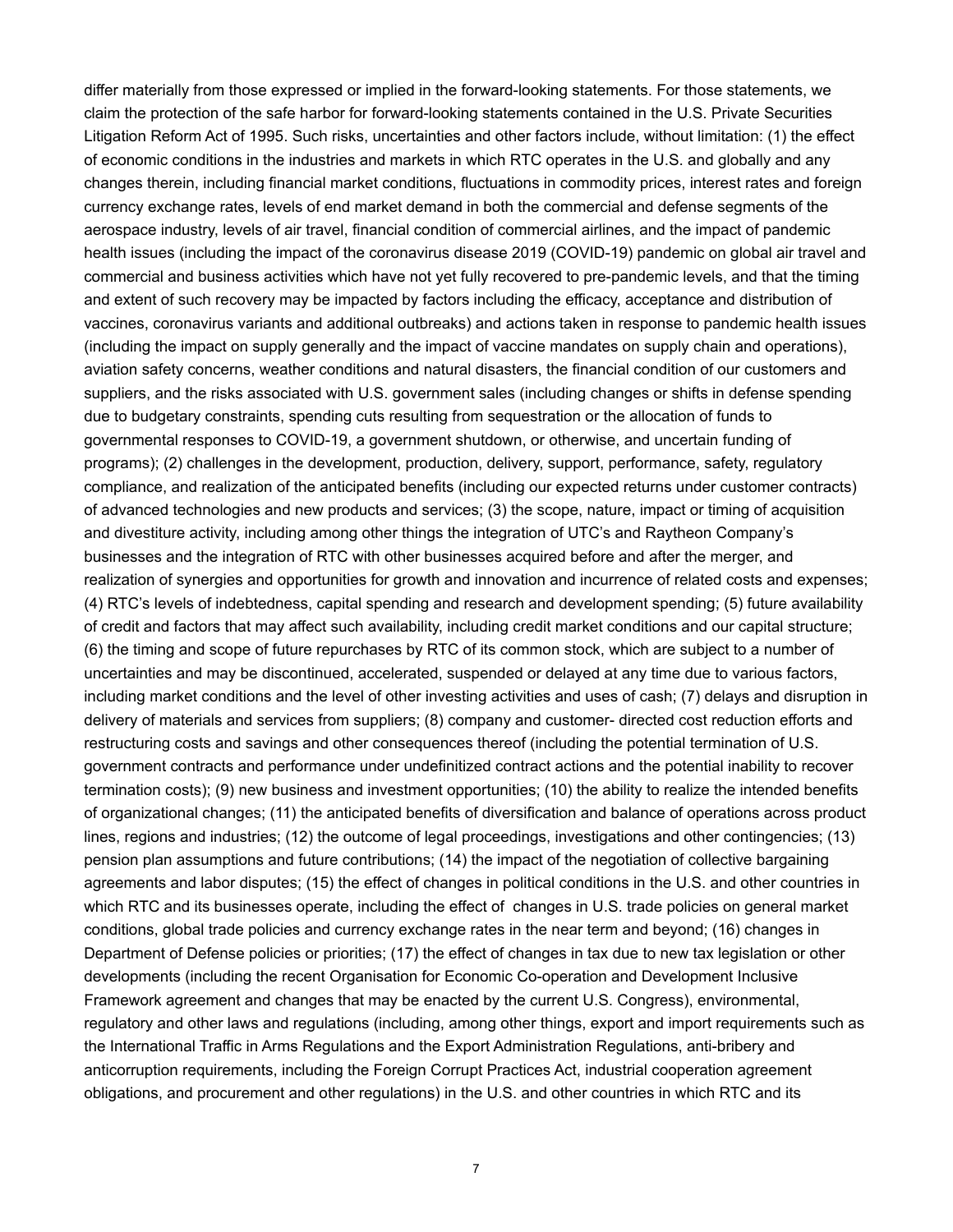businesses operate; (18) the possibility that the anticipated benefits from the combination of UTC's and Raytheon's businesses (including ongoing integration activities from historic UTC and Raytheon acquisitions prior to the merger) cannot be realized in full or may take longer to realize than expected, or the possibility that costs or difficulties related to the integration of UTC's businesses with Raytheon's will be greater than expected or may not result in the achievement of estimated synergies within the contemplated time frame or at all; (19) the ability of RTC to retain and hire key personnel and the ability of our personnel to continue to operate our facilities and businesses around the world; and (20) the intended qualification of (i) the merger as a tax-free reorganization and (ii) the separation transactions and other internal restructurings as tax-free to UTC and former UTC shareowners, in each case, for U.S. federal income tax purposes.

RTC-IR # # #-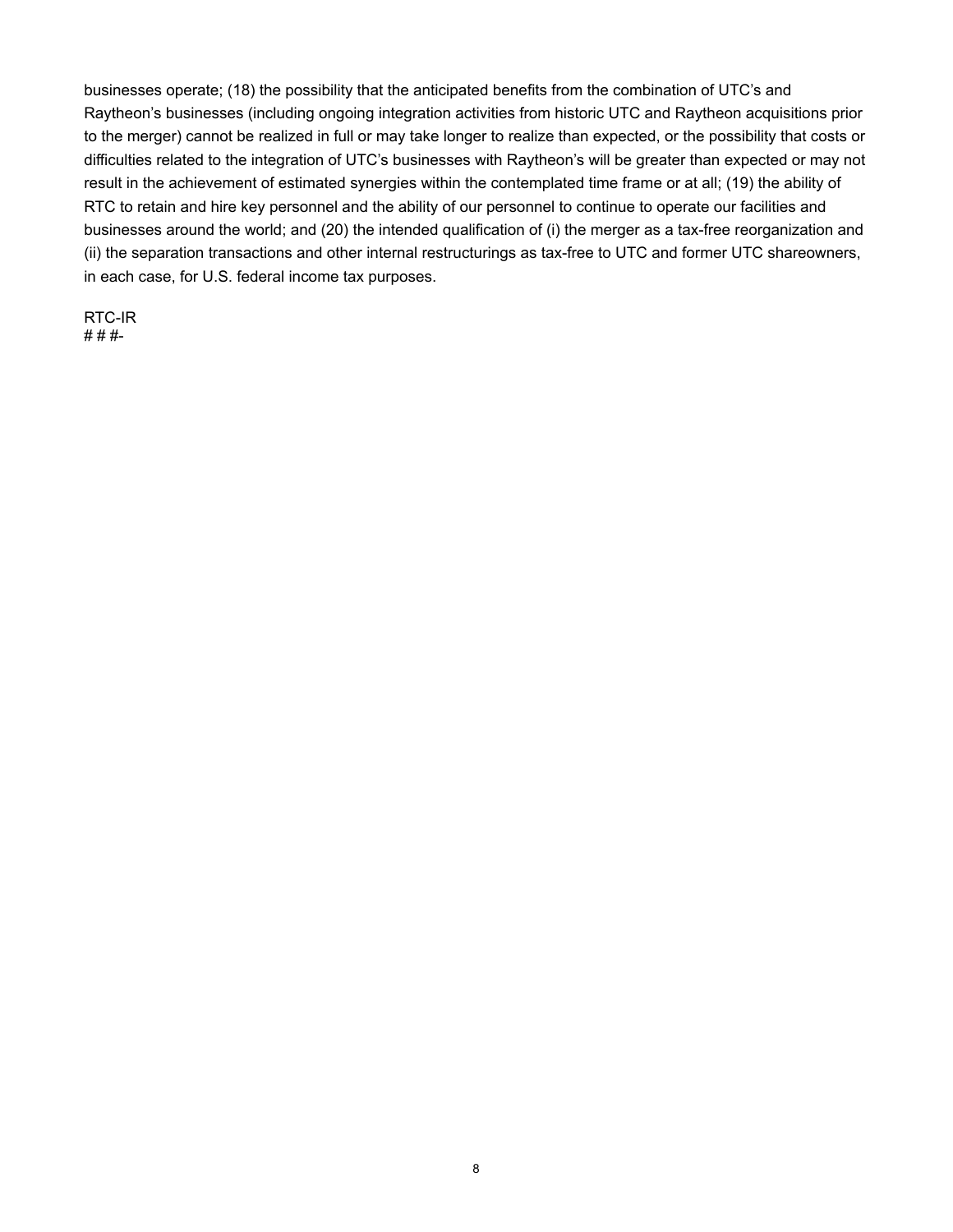#### **Raytheon Technologies Corporation Condensed Consolidated Statement of Operations**

|                                                                                         | Quarter Ended September 30, |             |               |         |                           | Nine Months Ended September 30, |              |          |  |  |  |  |
|-----------------------------------------------------------------------------------------|-----------------------------|-------------|---------------|---------|---------------------------|---------------------------------|--------------|----------|--|--|--|--|
|                                                                                         |                             | (Unaudited) |               |         |                           | (Unaudited)                     |              |          |  |  |  |  |
| (dollars in millions, except per share amounts; shares in millions)                     |                             | 2021        |               | 2020    |                           | 2021                            |              | 2020     |  |  |  |  |
| Net Sales                                                                               | $\sqrt{\ }$                 | 16,213      | \$            | 14,747  | $\boldsymbol{\mathsf{S}}$ | 47,344                          | $\$$         | 40,168   |  |  |  |  |
| Costs and Expenses:                                                                     |                             |             |               |         |                           |                                 |              |          |  |  |  |  |
| Cost of sales                                                                           |                             | 13,089      |               | 13,004  |                           | 38,281                          |              | 33,790   |  |  |  |  |
| Research and development                                                                |                             | 676         |               | 642     |                           | 1,922                           |              | 1,872    |  |  |  |  |
| Selling, general and administrative                                                     |                             | 1,229       |               | 1,401   |                           | 3,817                           |              | 4,189    |  |  |  |  |
| <b>Total Costs and Expenses</b>                                                         |                             | 14,994      |               | 15,047  |                           | 44,020                          |              | 39,851   |  |  |  |  |
| Goodwill impairment                                                                     |                             |             |               |         |                           |                                 |              | (3,183)  |  |  |  |  |
| Other income, net                                                                       |                             | 124         |               | 734     |                           | 314                             |              | 835      |  |  |  |  |
| Operating profit (loss)                                                                 |                             | 1,343       |               | 434     |                           | 3,638                           |              | (2,031)  |  |  |  |  |
| Non-service pension benefit                                                             |                             | (491)       |               | (253)   |                           | (1, 472)                        |              | (658)    |  |  |  |  |
| Interest expense, net                                                                   |                             | 358         |               | 350     |                           | 1,046                           |              | 1,017    |  |  |  |  |
| Income (loss) from continuing operations before income taxes                            |                             | 1,476       |               | 337     |                           | 4,064                           |              | (2,390)  |  |  |  |  |
| Income tax expense                                                                      |                             | 3           |               | 152     |                           | 690                             |              | 753      |  |  |  |  |
| Net income (loss) from continuing operations                                            |                             | 1,473       |               | 185     |                           | 3,374                           |              | (3, 143) |  |  |  |  |
| Less: Noncontrolling interest in subsidiaries' earnings from<br>continuing operations   |                             | 73          |               | 34      |                           | 162                             |              | 112      |  |  |  |  |
| Income (loss) from continuing operations attributable to<br>common shareowners          |                             | 1,400       |               | 151     |                           | 3,212                           |              | (3,255)  |  |  |  |  |
| Discontinued operations:                                                                |                             |             |               |         |                           |                                 |              |          |  |  |  |  |
| Income (loss) from discontinued operations, before tax                                  |                             | (1)         |               | 13      |                           | (31)                            |              | (219)    |  |  |  |  |
| Income tax expense (benefit) from discontinued operations                               |                             | 6           |               | (100)   |                           | 3                               |              | 137      |  |  |  |  |
| Net income (loss) from discontinued operations                                          |                             | (7)         |               | 113     |                           | (34)                            |              | (356)    |  |  |  |  |
| Less: Noncontrolling interest in subsidiaries' earnings from<br>discontinued operations |                             |             |               |         |                           |                                 |              | 43       |  |  |  |  |
| Income (loss) from discontinued operations attributable to<br>common shareowners        |                             | (7)         |               | 113     |                           | (34)                            |              | (399)    |  |  |  |  |
| Net income (loss) attributable to common shareowners                                    | \$                          | 1,393       | $\sqrt{3}$    | 264     | \$                        | 3,178                           | $\mathbb{S}$ | (3,654)  |  |  |  |  |
| Earnings (loss) Per Share attributable to common shareowners -<br>Basic:                |                             |             |               |         |                           |                                 |              |          |  |  |  |  |
| Income (loss) from continuing operations                                                | \$                          | 0.93        | \$            | 0.10    | \$                        | 2.13                            | \$           | (2.48)   |  |  |  |  |
| Income (loss) from discontinued operations                                              |                             |             |               | 0.08    |                           | (0.02)                          |              | (0.30)   |  |  |  |  |
| Net income (loss) attributable to common shareowners                                    | \$                          | 0.93        | $\mathcal{S}$ | 0.17    | $\mathbb{S}$              | 2.11                            | $\mathbb S$  | (2.79)   |  |  |  |  |
| Earnings (loss) Per Share attributable to common shareowners -<br>Diluted:              |                             |             |               |         |                           |                                 |              |          |  |  |  |  |
| Income (loss) from continuing operations                                                | \$                          | 0.93        | $\mathbb{S}$  | 0.10    | $\mathbb{S}$              | 2.13                            | $\mathbb S$  | (2.48)   |  |  |  |  |
| Income (loss) from discontinued operations                                              |                             |             |               | 0.08    |                           | (0.03)                          |              | (0.30)   |  |  |  |  |
| Net income (loss) attributable to common shareowners                                    | $\mathbb{S}$                | 0.93        | $\mathbb{S}$  | 0.17    | $\boldsymbol{\mathsf{S}}$ | 2.10                            | \$           | (2.79)   |  |  |  |  |
|                                                                                         |                             |             |               |         |                           |                                 |              |          |  |  |  |  |
| Weighted Average Shares Outstanding:                                                    |                             |             |               |         |                           |                                 |              |          |  |  |  |  |
| <b>Basic</b> shares                                                                     |                             | 1,497.9     |               | 1,511.5 |                           | 1,505.0                         |              | 1,311.3  |  |  |  |  |
| Diluted shares                                                                          |                             | 1,505.9     |               | 1,514.2 |                           | 1,511.0                         |              | 1,311.3  |  |  |  |  |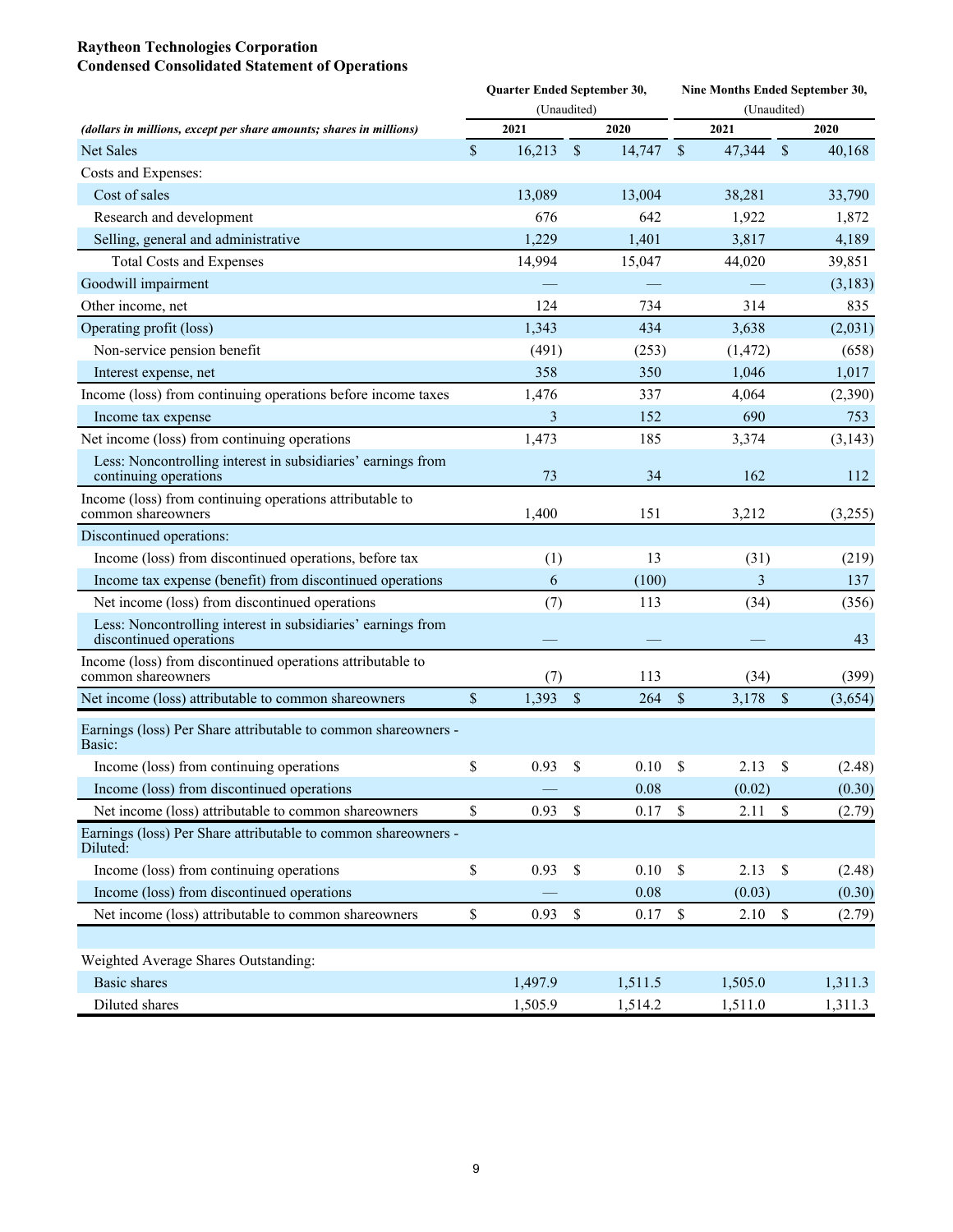#### **Raytheon Technologies Corporation Segment Net Sales and Operating Profit**

|                                                   |                 |                    | <b>Quarter Ended</b> |                                   | <b>Nine Months Ended</b> |                    |                 |                                   |  |  |
|---------------------------------------------------|-----------------|--------------------|----------------------|-----------------------------------|--------------------------|--------------------|-----------------|-----------------------------------|--|--|
|                                                   |                 |                    | (Unaudited)          |                                   |                          | (Unaudited)        |                 |                                   |  |  |
|                                                   |                 | September 30, 2021 |                      | September 30, 2020 <sup>(1)</sup> |                          | September 30, 2021 |                 | September 30, 2020 <sup>(1)</sup> |  |  |
| (dollars in millions)                             | <b>Reported</b> | Adjusted           | <b>Reported</b>      | <b>Adjusted</b>                   | <b>Reported</b>          | Adjusted           | <b>Reported</b> | <b>Adjusted</b>                   |  |  |
| <b>Net Sales</b>                                  |                 |                    |                      |                                   |                          |                    |                 |                                   |  |  |
| Collins Aerospace Systems                         | \$4,592         | \$4,592            | \$4,274              | \$4,278                           | \$13,507                 | \$13,507           | \$14,914        | \$15,036                          |  |  |
| Pratt & Whitney                                   | 4,725           | 4,725              | 3,494                | 3,790                             | 13,035                   | 13,035             | 12,334          | 12,728                            |  |  |
| Raytheon Intelligence & Space                     | 3,740           | 3,740              | 3,749                | 3,749                             | 11,310                   | 11,310             | 7,136           | 7,136                             |  |  |
| Raytheon Missiles & Defense                       | 3,902           | 3,902              | 3,706                | 3,641                             | 11,680                   | 11,680             | 7,212           | 7,093                             |  |  |
| Total segments                                    | 16,959          | 16,959             | 15,223               | 15,458                            | 49,532                   | 49,532             | 41,596          | 41,993                            |  |  |
| Eliminations and other                            | (746)           | (746)              | (476)                | (476)                             | (2,188)                  | (2,188)            | (1, 428)        | (1, 428)                          |  |  |
| Consolidated                                      | \$16,213        | \$16,213           | \$14,747             | \$14,982                          | \$47,344                 | \$47,344           | \$40,168        | \$40,565                          |  |  |
|                                                   |                 |                    |                      |                                   |                          |                    |                 |                                   |  |  |
| <b>Operating Profit</b>                           |                 |                    |                      |                                   |                          |                    |                 |                                   |  |  |
| Collins Aerospace Systems                         | 478<br>\$       | \$<br>480          | \$<br>526            | $\sqrt{\ }$<br>73                 | \$1,298                  | \$1,330            | \$1,455         | \$1,381                           |  |  |
| Pratt & Whitney                                   | 187             | 189                | (615)                | (43)                              | 319                      | 325                | (597)           | 321                               |  |  |
| Raytheon Intelligence & Space                     | 391             | 391                | 350                  | 350                               | 1,194                    | 1,194              | 659             | 659                               |  |  |
| Raytheon Missiles & Defense                       | 490             | 490                | 449                  | 431                               | 1,518                    | 1,518              | 847             | 817                               |  |  |
| Total segments                                    | 1,546           | 1,550              | 710                  | 811                               | 4,329                    | 4,367              | 2,364           | 3,178                             |  |  |
| Eliminations and other                            | (27)            | (27)               | (49)                 | (26)                              | (98)                     | (98)               | (101)           | (78)                              |  |  |
| Corporate expenses and other<br>unallocated items | (89)            | (74)               | (84)                 | (10)                              | (319)                    | (214)              | (491)           | (133)                             |  |  |
| FAS/CAS operating adjustment                      | 499             | 499                | 380                  | 380                               | 1,347                    | 1,347              | 736             | 736                               |  |  |
| Acquisition accounting<br>adjustments             | (586)           |                    | (523)                |                                   | (1,621)                  |                    | (4, 539)        |                                   |  |  |
| Consolidated                                      | \$1,343         | \$1,948            | \$<br>434            | \$1,155                           | \$3,638                  | \$5,402            | \$(2,031)       | \$3,703                           |  |  |
|                                                   |                 |                    |                      |                                   |                          |                    |                 |                                   |  |  |
| <b>Segment Operating Profit</b><br>Margin         |                 |                    |                      |                                   |                          |                    |                 |                                   |  |  |
| Collins Aerospace Systems                         | 10.4 %          | 10.5 %             | 12.3 %               | $1.7\%$                           | 9.6 %                    | 9.8 %              | 9.8 %           | 9.2 %                             |  |  |
| Pratt & Whitney                                   | 4.0 $%$         | 4.0 $%$            | $(17.6)\%$           | (1.1)%                            | $2.4\%$                  | $2.5\%$            | (4.8)%          | 2.5 %                             |  |  |
| Raytheon Intelligence & Space                     | 10.5 %          | 10.5 %             | 9.3 %                | 9.3 %                             | 10.6 %                   | 10.6 %             | 9.2 %           | $9.2 \%$                          |  |  |
| Raytheon Missiles & Defense                       | 12.6 %          | 12.6 %             | 12.1 %               | 11.8 %                            | 13.0 %                   | 13.0 %             | 11.7 %          | 11.5 %                            |  |  |
| <b>Total segment</b>                              | 9.1 %           | 9.1%               | 4.7 %                | 5.2 %                             | 8.7 %                    | 8.8 %              | 5.7 %           | 7.6 %                             |  |  |

(1) Effective January 1, 2021, we reorganized certain product areas of our Raytheon Intelligence & Space (RIS) and Raytheon Missiles & Defense (RMD) businesses to more efficiently leverage our capabilities and we have reclassified the prior year numbers in the table above. The reorganization does not impact our previously reported Collins Aerospace Systems and Pratt & Whitney segment results, or our consolidated balance sheets, statements of operations or statements of cash flows.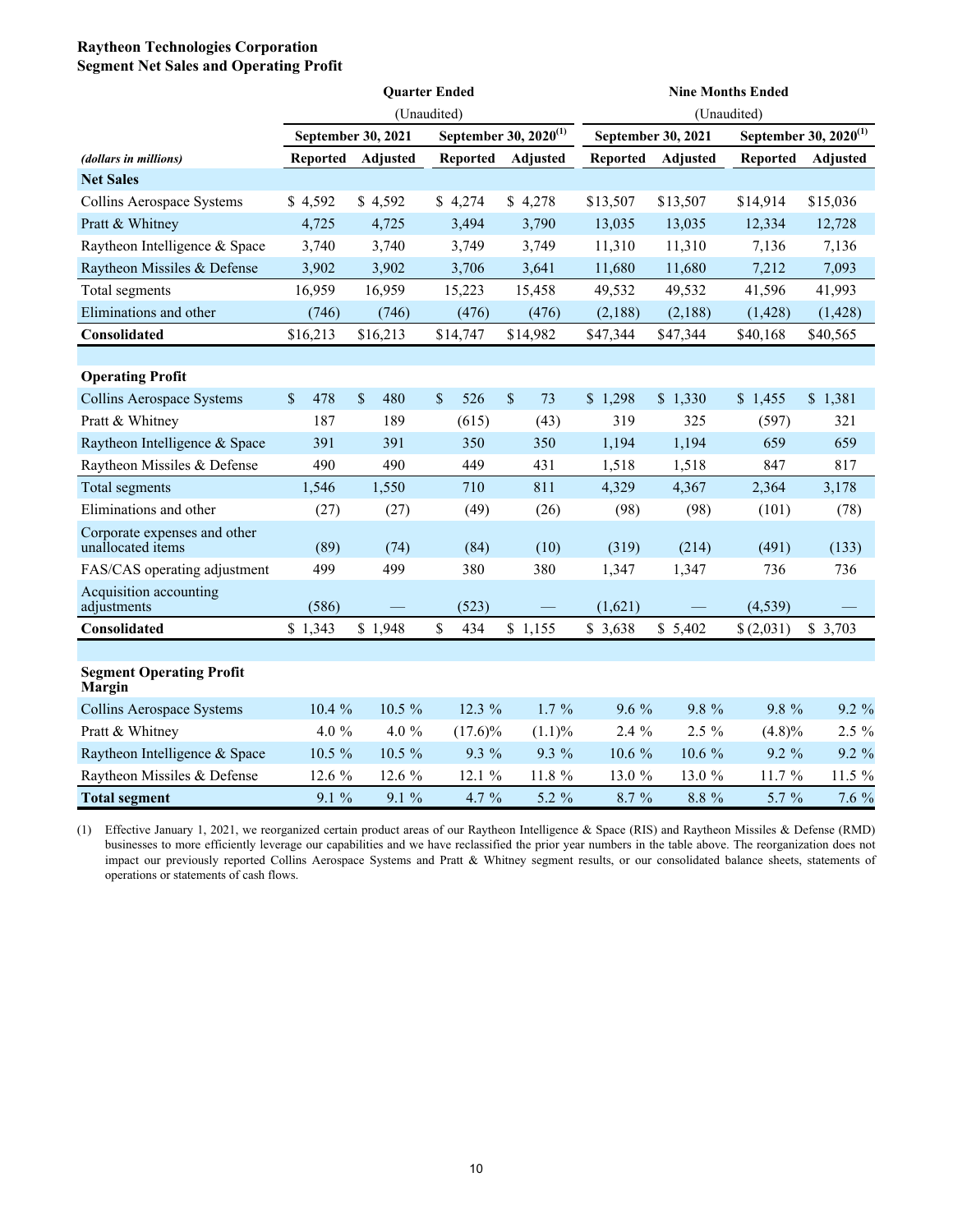#### **Raytheon Technologies Corporation Condensed Consolidated Balance Sheet**

| (dollars in millions)                                                   | September 30, 2021<br>(Unaudited) | December 31, 2020<br>(Unaudited) |           |  |
|-------------------------------------------------------------------------|-----------------------------------|----------------------------------|-----------|--|
| <b>Assets</b>                                                           |                                   |                                  |           |  |
| Cash and cash equivalents                                               | \$<br>7,476                       | \$                               | 8,802     |  |
| Accounts receivable, net                                                | 9,538                             |                                  | 9,254     |  |
| Contract assets                                                         | 10,899                            |                                  | 9,931     |  |
| Inventory, net                                                          | 9,426                             |                                  | 9,411     |  |
| Other assets, current                                                   | 4,653                             |                                  | 5,978     |  |
| <b>Total Current Assets</b>                                             | 41,992                            |                                  | 43,376    |  |
| Customer financing assets                                               | 2,960                             |                                  | 3,144     |  |
| Fixed assets, net                                                       | 14,517                            |                                  | 14,962    |  |
| Operating lease right-of-use assets                                     | 1,876                             |                                  | 1,880     |  |
| Goodwill                                                                | 53,789                            |                                  | 54,285    |  |
| Intangible assets, net                                                  | 38,842                            |                                  | 40,539    |  |
| Other assets                                                            | 4,796                             |                                  | 3,967     |  |
| <b>Total Assets</b>                                                     | \$<br>158,772                     | \$                               | 162,153   |  |
|                                                                         |                                   |                                  |           |  |
| Liabilities, Redeemable Noncontrolling Interest and Equity              |                                   |                                  |           |  |
| Short-term borrowings                                                   | \$<br>206                         | $\boldsymbol{\mathsf{S}}$        | 247       |  |
| Accounts payable                                                        | 8,667                             |                                  | 8,639     |  |
| Accrued employee compensation                                           | 2,756                             |                                  | 3,006     |  |
| Other accrued liabilities                                               | 9,685                             |                                  | 10,517    |  |
| Contract liabilities                                                    | 12,543                            |                                  | 12,889    |  |
| Long-term debt currently due                                            | 274                               |                                  | 550       |  |
| <b>Total Current Liabilities</b>                                        | 34,131                            |                                  | 35,848    |  |
| Long-term debt                                                          | 30,768                            |                                  | 31,026    |  |
| Operating lease liabilities, non-current                                | 1,541                             |                                  | 1,516     |  |
| Future pension and postretirement benefit obligations                   | 9,742                             |                                  | 10,342    |  |
| Other long-term liabilities                                             | 9,621                             |                                  | 9,537     |  |
| <b>Total Liabilities</b>                                                | 85,803                            |                                  | 88,269    |  |
| Redeemable noncontrolling interest                                      | 32                                |                                  | 32        |  |
| Shareowners' Equity:                                                    |                                   |                                  |           |  |
| Common Stock                                                            | 37,302                            |                                  | 36,881    |  |
| <b>Treasury Stock</b>                                                   | (12, 398)                         |                                  | (10, 407) |  |
| Retained earnings                                                       | 50,343                            |                                  | 49,423    |  |
| Accumulated other comprehensive loss                                    | (3,939)                           |                                  | (3, 734)  |  |
| Total Shareowners' Equity                                               | 71,308                            |                                  | 72,163    |  |
| Noncontrolling interest                                                 | 1,629                             |                                  | 1,689     |  |
| <b>Total Equity</b>                                                     | 72,937                            |                                  | 73,852    |  |
| <b>Total Liabilities, Redeemable Noncontrolling Interest and Equity</b> | \$<br>158,772                     | - \$                             | 162,153   |  |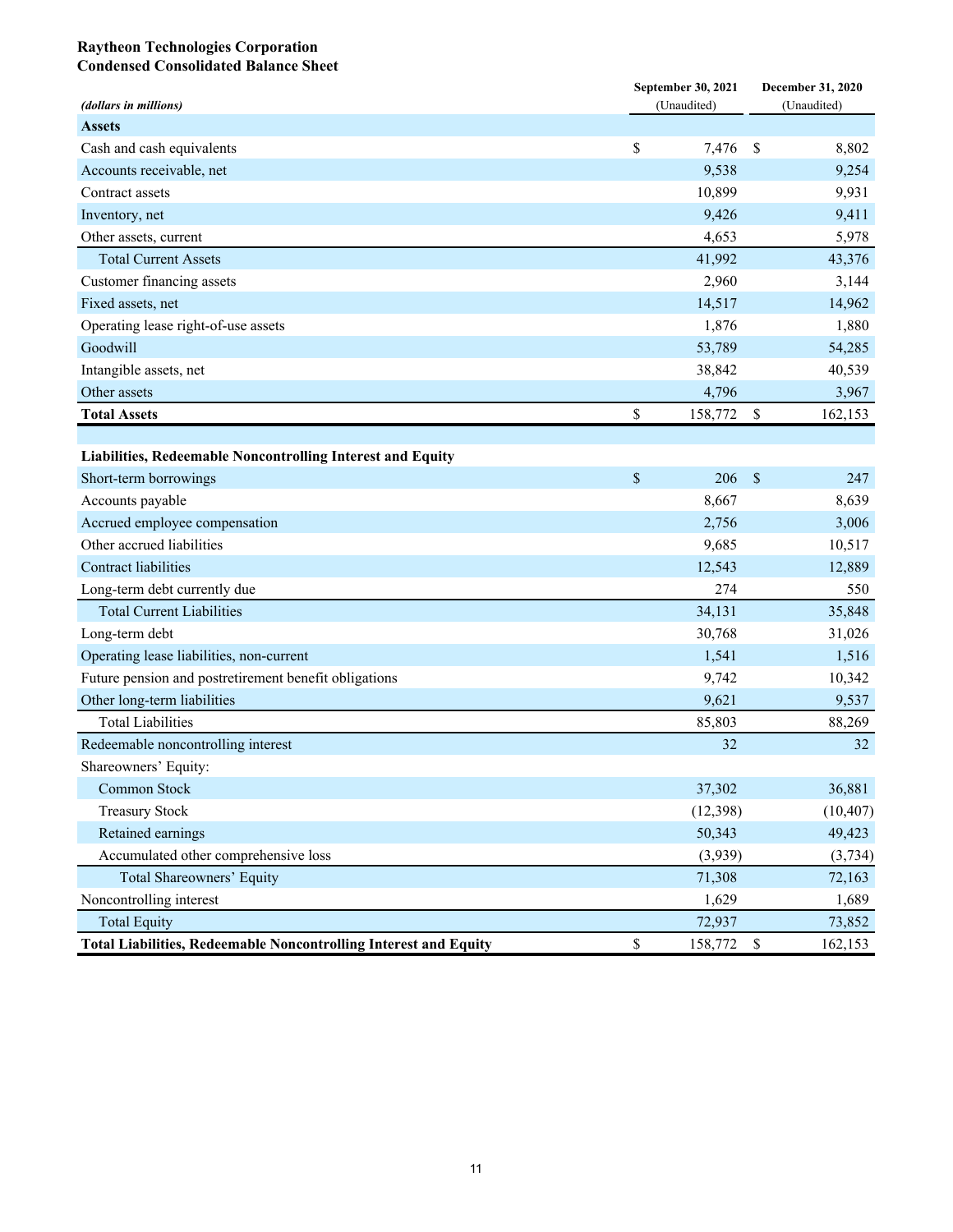#### **Raytheon Technologies Corporation Condensed Consolidated Statement of Cash Flows**

|                                                                                                                           |                          | <b>Quarter Ended</b><br>September 30, | <b>Nine Months Ended</b><br>September 30, |                          |    |              |  |
|---------------------------------------------------------------------------------------------------------------------------|--------------------------|---------------------------------------|-------------------------------------------|--------------------------|----|--------------|--|
|                                                                                                                           |                          | (Unaudited)                           |                                           | (Unaudited)              |    |              |  |
| (dollars in millions)                                                                                                     | 2021                     | 2020                                  |                                           | 2021                     |    | 2020         |  |
| <b>Operating Activities:</b>                                                                                              |                          |                                       |                                           |                          |    |              |  |
| Net income (loss) from continuing operations                                                                              | S<br>1,473               | \$<br>185                             | -S                                        | 3,374                    | \$ | (3,143)      |  |
| Adjustments to reconcile net income (loss) from continuing operations to net cash flows provided by operating activities: |                          |                                       |                                           |                          |    |              |  |
| Depreciation and amortization                                                                                             | 1,158                    | 1,164                                 |                                           | 3,413                    |    | 3,003        |  |
| Deferred income tax provision                                                                                             | (317)                    | (152)                                 |                                           | (142)                    |    | (34)         |  |
| Stock compensation cost                                                                                                   | 116                      | 118                                   |                                           | 343                      |    | 253          |  |
| Net periodic pension and other postretirement income                                                                      | (358)                    | (102)                                 |                                           | (1,073)                  |    | (325)        |  |
| Goodwill impairment charge                                                                                                |                          |                                       |                                           |                          |    | 3,183        |  |
| Change in:                                                                                                                |                          |                                       |                                           |                          |    |              |  |
| Accounts receivable                                                                                                       | (690)                    | (596)                                 |                                           | (397)                    |    | 567          |  |
| Contract assets                                                                                                           | (560)                    | 323                                   |                                           | (1,117)                  |    | 699          |  |
| Inventory                                                                                                                 | 76                       | 439                                   |                                           | (57)                     |    | (111)        |  |
| Other current assets                                                                                                      | (17)                     | (201)                                 |                                           | (275)                    |    | (381)        |  |
| Accounts payable and accrued liabilities                                                                                  | 1,158                    | 529                                   |                                           | 425                      |    | (866)        |  |
| Contract liabilities                                                                                                      | 128                      | 153                                   |                                           | 83                       |    | 354          |  |
| Global pension contributions                                                                                              | (13)                     | (22)                                  |                                           | (38)                     |    | (64)         |  |
| Other operating activities, net                                                                                           | (222)                    | (216)                                 |                                           | (558)                    |    | (171)        |  |
| Net cash flows provided by operating activities from continuing operations                                                | 1,932                    | 1,622                                 |                                           | 3,981                    |    | 2,964        |  |
| <b>Investing Activities:</b>                                                                                              |                          |                                       |                                           |                          |    |              |  |
| Capital expenditures                                                                                                      | (433)                    | (389)                                 |                                           | (1,180)                  |    | (1,172)      |  |
| Investments in businesses                                                                                                 |                          | $\overline{\phantom{0}}$              |                                           | (6)                      |    |              |  |
| Dispositions of businesses, net of cash transferred                                                                       |                          | 2,341                                 |                                           | 1,074                    |    | 2,575        |  |
| Cash acquired in Raytheon Merger                                                                                          |                          | $\equiv$                              |                                           | $\overline{\phantom{0}}$ |    | 3,208        |  |
| Customer financing assets receipts (payments), net                                                                        | 126                      | (9)                                   |                                           | 24                       |    | (138)        |  |
| Increase in collaboration intangible assets                                                                               | (78)                     | (30)                                  |                                           | (138)                    |    | (136)        |  |
| Receipts (payments) from settlements of derivative contracts, net                                                         | (8)                      | 171                                   |                                           | 42                       |    | (115)        |  |
| Other investing activities, net                                                                                           | 15                       | 12                                    |                                           | 45                       |    | (70)         |  |
| Net cash flows (used in) provided by investing activities from continuing operations                                      | (378)                    | 2,096                                 |                                           | (139)                    |    | 4,152        |  |
| <b>Financing Activities:</b>                                                                                              |                          |                                       |                                           |                          |    |              |  |
| Issuance of long-term debt                                                                                                | 1,981                    | 15                                    |                                           | 1,981                    |    | 1,999        |  |
| Distribution from discontinued operations                                                                                 |                          | $\equiv$                              |                                           | $\equiv$                 |    | 17,207       |  |
| Repayment of long-term debt                                                                                               | (2,240)                  | (14)                                  |                                           | (2,547)                  |    | (15,052)     |  |
| Decrease in short-term borrowings, net                                                                                    | 10                       | (15)                                  |                                           | (41)                     |    | (2,060)      |  |
| Proceeds from Common Stock issued under employee stock plans                                                              | 1                        | (4)                                   |                                           | 3                        |    | 6            |  |
| Dividends paid on Common Stock                                                                                            | (751)                    | (688)                                 |                                           | (2,212)                  |    | (2,026)      |  |
| Repurchase of Common Stock                                                                                                | (993)                    |                                       |                                           | (2,000)                  |    | (47)         |  |
| Net transfers to discontinued operations                                                                                  | (3)                      | (32)                                  |                                           | (27)                     |    | (1,998)      |  |
| Other financing activities, net                                                                                           | (68)                     | 14                                    |                                           | (339)                    |    | (85)         |  |
| Net cash flows used in financing activities from continuing operations                                                    | (2,063)                  | (724)                                 |                                           | (5,182)                  |    | (2,056)      |  |
| <b>Discontinued Operations:</b>                                                                                           |                          |                                       |                                           |                          |    |              |  |
| Net cash used in operating activities                                                                                     | (3)                      | (32)                                  |                                           | (27)                     |    | (693)        |  |
| Net cash used in investing activities                                                                                     |                          |                                       |                                           | —                        |    | (241)        |  |
| Net cash provided by (used in) financing activities                                                                       | 3                        | 32                                    |                                           | 27                       |    | (1, 449)     |  |
| Net cash flows used in discontinued operations                                                                            | $\overline{\phantom{0}}$ | $\overline{\phantom{0}}$              |                                           | $\overline{\phantom{0}}$ |    | (2,383)      |  |
| Effect of foreign exchange rate changes on cash and cash equivalents from continuing operations                           | (69)                     | 21                                    |                                           | 10                       |    | 11           |  |
| Effect of foreign exchange rate changes on cash and cash equivalents from discontinued operations                         | $\overline{\phantom{0}}$ |                                       |                                           |                          |    | (76)         |  |
| Net (decrease) increase in cash, cash equivalents and restricted cash                                                     | (578)                    | 3,015                                 |                                           | (1, 330)                 |    | 2,612        |  |
| Cash, cash equivalents and restricted cash, beginning of period                                                           | 8,080                    | 7,017                                 |                                           | 8,832                    |    | 4,961        |  |
| Cash, cash equivalents and restricted cash within assets related to discontinued operations, beginning                    |                          |                                       |                                           |                          |    |              |  |
| of period                                                                                                                 |                          |                                       |                                           |                          |    | 2,459        |  |
| Cash, cash equivalents and restricted cash, end of period                                                                 | 7,502                    | 10,032                                |                                           | 7,502                    |    | 10,032       |  |
| Less: Restricted cash, included in Other assets                                                                           | 26<br>\$                 | 31<br>10,001                          | \$                                        | 26                       |    | 31<br>10,001 |  |
| Cash and cash equivalents, end of period                                                                                  | 7,476                    | \$                                    |                                           | 7,476                    | \$ |              |  |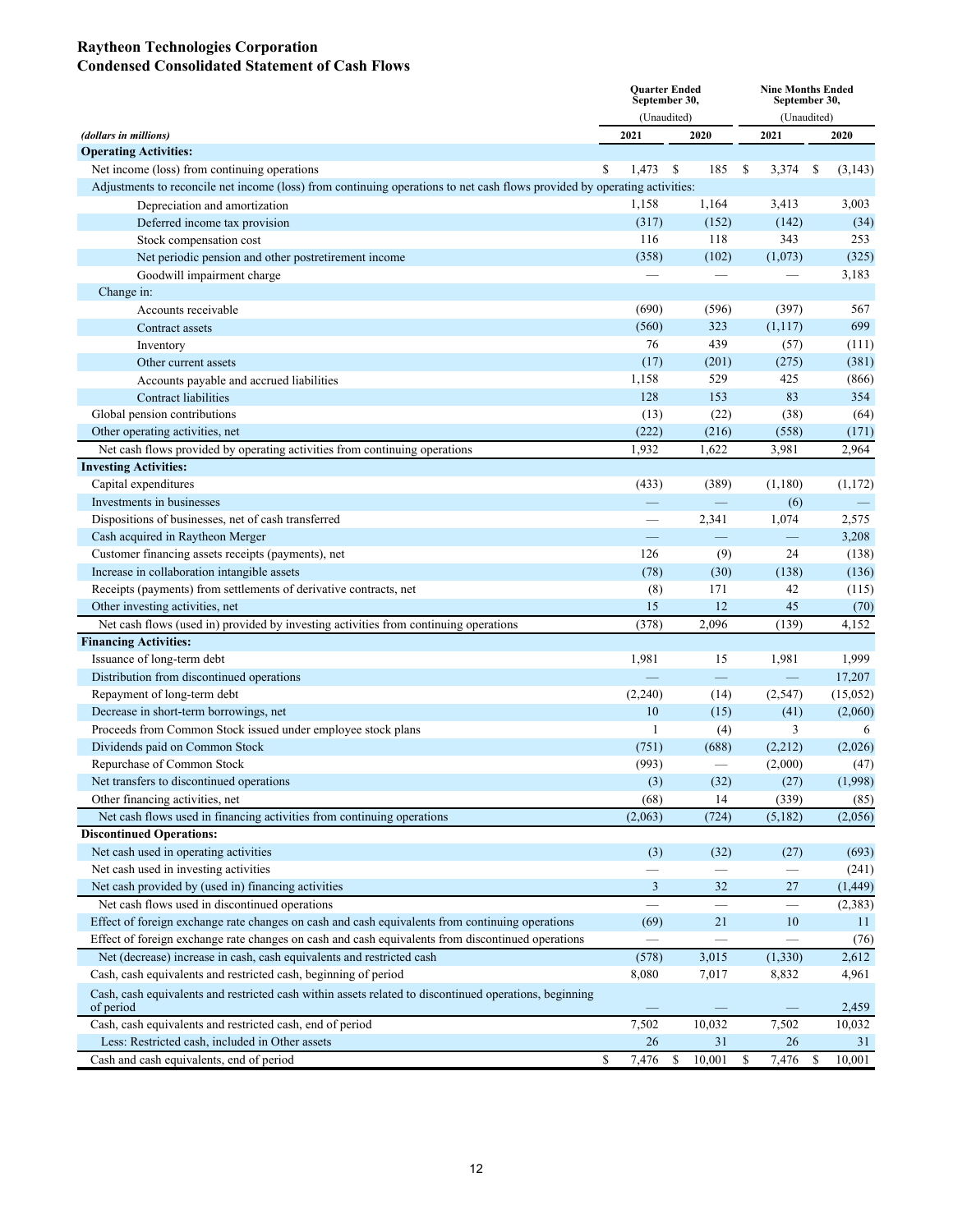#### **Raytheon Technologies Corporation Reconciliation of Reported (GAAP) to Adjusted (Non-GAAP) Results Adjusted Sales, Adjusted Operating Profit & Operating Profit Margin**

|                                                                                 | <b>Ouarter Ended</b><br>September 30, |             |               |              |              | <b>Nine Months Ended</b><br>September 30, |      |              |  |  |
|---------------------------------------------------------------------------------|---------------------------------------|-------------|---------------|--------------|--------------|-------------------------------------------|------|--------------|--|--|
|                                                                                 |                                       | (Unaudited) |               |              | (Unaudited)  |                                           |      |              |  |  |
| (dollars in millions - Income (Expense))                                        |                                       | 2021        |               | $2020^{(2)}$ |              | 2021                                      |      | $2020^{(2)}$ |  |  |
| <b>Collins Aerospace Systems</b>                                                |                                       |             |               |              |              |                                           |      |              |  |  |
| Net sales                                                                       | \$                                    | 4,592       | \$            | 4,274        | S.           | 13,507                                    | \$   | 14,914       |  |  |
| Significant unfavorable contract adjustments $^{(1)}$                           |                                       |             |               | (4)          |              |                                           |      | (122)        |  |  |
| Adjusted net sales                                                              | \$                                    | 4,592       | \$            | 4,278        |              | \$13,507                                  |      | \$15,036     |  |  |
| Operating profit (loss)                                                         | \$                                    | 478         | \$            | 526          | \$           | 1,298                                     | \$   | 1,455        |  |  |
| Restructuring                                                                   |                                       | (2)         |               | (138)        |              | (32)                                      |      | (295)        |  |  |
| Significant unfavorable contract adjustments $^{(1)}$                           |                                       |             |               | (25)         |              |                                           |      | (169)        |  |  |
| Charges related to customer bankruptcies and collectability risk <sup>(1)</sup> |                                       |             |               | (24)         |              |                                           |      | (123)        |  |  |
| Foreign government wage subsidies <sup>(1)</sup>                                |                                       |             |               | 32           |              |                                           |      | 56           |  |  |
| Fixed asset impairment <sup>(1)</sup>                                           |                                       |             |               |              |              |                                           |      | (3)          |  |  |
| Gain on sale of businesses                                                      |                                       |             |               | 608          |              |                                           |      | 608          |  |  |
| Adjusted operating profit                                                       | $\$$                                  | 480         | $\mathcal{S}$ | 73           | \$           | 1,330                                     | \$   | 1,381        |  |  |
| Adjusted operating profit margin                                                |                                       | 10.5 %      |               | $1.7\%$      |              | 9.8 %                                     |      | 9.2 %        |  |  |
| Pratt & Whitney                                                                 |                                       |             |               |              |              |                                           |      |              |  |  |
| Net sales                                                                       | \$                                    | 4,725       | \$            | 3,494        |              | \$13,035                                  |      | \$12,334     |  |  |
| Favorable impact of a contract termination <sup>(1)</sup>                       |                                       |             |               |              |              |                                           |      | 22           |  |  |
| Significant unfavorable contract adjustments <sup>(1)</sup>                     |                                       |             |               | (296)        |              |                                           |      | (416)        |  |  |
| Adjusted net sales                                                              | \$                                    | 4,725       | \$            | 3,790        |              | \$13,035                                  |      | \$12,728     |  |  |
| Operating profit (loss)                                                         | $\mathbf S$                           | 187         | \$            | (615)        | $\mathbb{S}$ | 319                                       | \$   | (597)        |  |  |
| Restructuring                                                                   |                                       | (2)         |               | (63)         |              | (6)                                       |      | (170)        |  |  |
| Charges related to customer bankruptcies and collectability risk <sup>(1)</sup> |                                       |             |               | (24)         |              |                                           |      | (234)        |  |  |
| Significant unfavorable contract adjustments $^{(1)}$                           |                                       |             |               | (543)        |              |                                           |      | (653)        |  |  |
| Foreign government wage subsidies <sup>(1)</sup>                                |                                       |             |               | 58           |              |                                           |      | 117          |  |  |
| Favorable impact of a contract termination <sup>(1)</sup>                       |                                       |             |               |              |              |                                           |      | 22           |  |  |
| Adjusted operating profit (loss)                                                | $\mathbf{\hat{S}}$                    | 189         | \$            | (43)         | \$           | 325                                       | \$   | 321          |  |  |
| Adjusted operating profit margin                                                |                                       | 4.0 $%$     |               | (1.1)%       |              | $2.5\%$                                   |      | $2.5 \%$     |  |  |
| Raytheon Intelligence & Space                                                   |                                       |             |               |              |              |                                           |      |              |  |  |
| Net sales                                                                       | \$                                    | 3,740       | \$            | 3,749        | \$           | 11,310                                    | \$   | 7,136        |  |  |
| Operating profit                                                                | \$                                    | 391         | \$            | 350          | \$           | 1,194                                     | \$   | 659          |  |  |
| Operating profit margin                                                         |                                       | 10.5 %      |               | 9.3 %        |              | 10.6 %                                    |      | 9.2 %        |  |  |
| <b>Raytheon Missiles &amp; Defense</b>                                          |                                       |             |               |              |              |                                           |      |              |  |  |
| Net sales                                                                       | $\mathbb{S}$                          | 3,902       | \$            | 3,706        |              | \$11,680                                  | \$   | 7,212        |  |  |
| Middle East contract adjustment                                                 |                                       |             |               | 65           |              |                                           |      | 119          |  |  |
| Adjusted net sales                                                              | \$                                    | 3,902       | \$            | 3,641        |              | \$11,680                                  | \$   | 7,093        |  |  |
| Operating profit                                                                | $\sqrt{\ }$                           | 490         | \$            | 449          | $\sqrt{\ }$  | 1,518                                     | $\$$ | 847          |  |  |
| Middle East contract adjustment                                                 |                                       |             |               | 18           |              |                                           |      | 30           |  |  |
| Adjusted operating profit                                                       | \$                                    | 490         | $\mathbb{S}$  | 431          | $\sqrt{\ }$  | 1,518                                     | $\,$ | 817          |  |  |
| Adjusted operating profit margin                                                |                                       | 12.6 %      |               | 11.8 %       |              | 13.0 %                                    |      | 11.5 %       |  |  |
| <b>Eliminations and Other</b>                                                   |                                       |             |               |              |              |                                           |      |              |  |  |
| Net sales                                                                       | \$                                    | (746)       | \$            | (476)        | \$           | (2,188)                                   | \$   | (1, 428)     |  |  |
| Operating loss                                                                  | \$                                    | (27)        | $\mathbb S$   | (49)         | $\mathbb{S}$ | (98)                                      | \$   | (101)        |  |  |
| Restructuring                                                                   |                                       |             |               | (23)         |              |                                           |      | (23)         |  |  |
| Adjusted operating loss                                                         | $\$$                                  | (27)        | $\mathbb S$   | (26)         | $\mathbb{S}$ | (98)                                      | $\$$ | (78)         |  |  |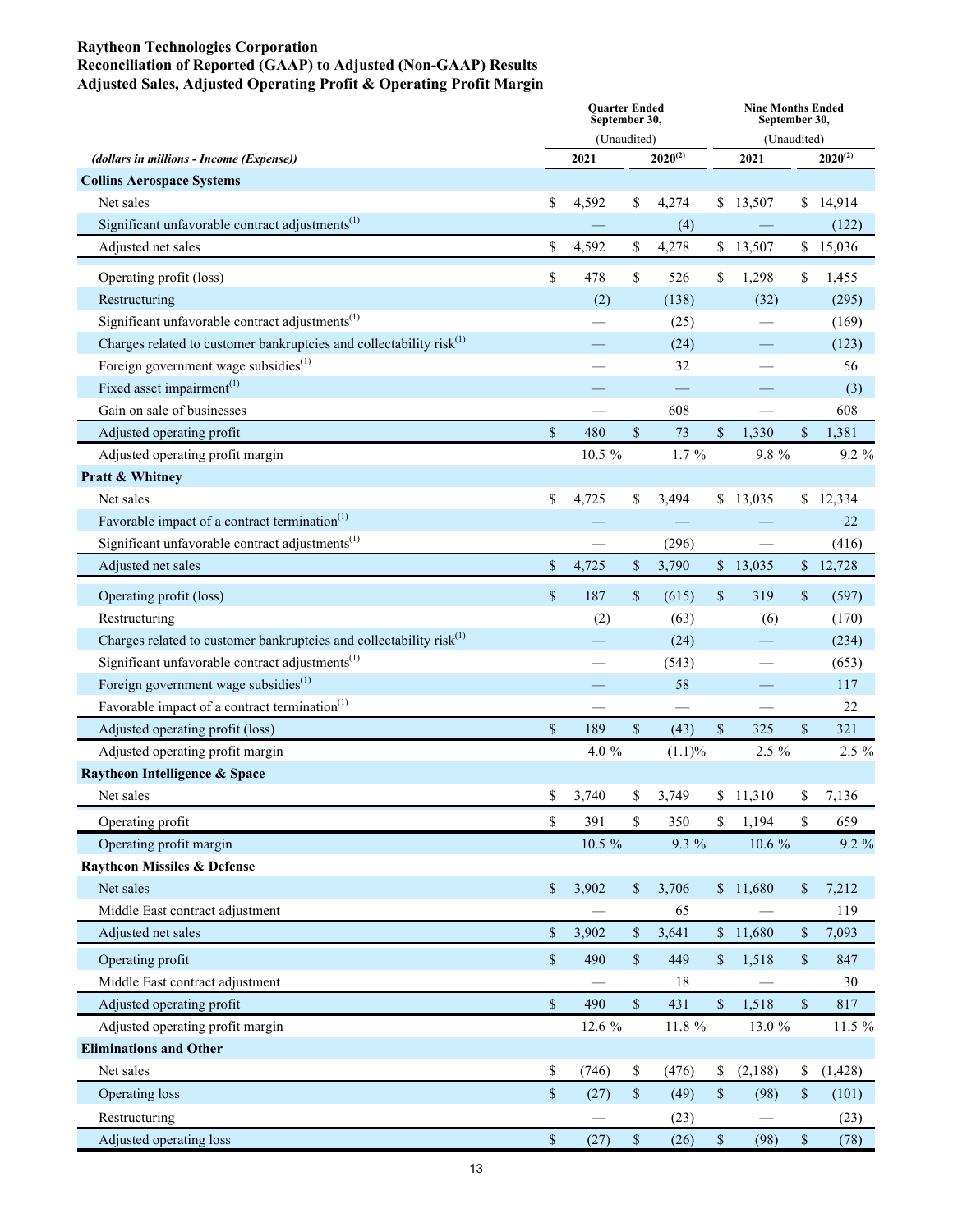| Corporate expenses and other unallocated items                                                  |               |        |             |           |             |          |              |          |
|-------------------------------------------------------------------------------------------------|---------------|--------|-------------|-----------|-------------|----------|--------------|----------|
| Operating loss                                                                                  | \$            | (89)   | \$          | (84)      | $\mathbf S$ | (319)    | \$           | (491)    |
| Restructuring                                                                                   |               | (15)   |             | (21)      |             | (80)     |              | (192)    |
| Costs associated with the separation of the commercial businesses                               |               |        |             | (7)       |             | (8)      |              | (21)     |
| Transaction and integration costs associated with the Raytheon Merger                           |               |        |             | (46)      |             | (17)     |              | (145)    |
| Adjusted operating loss                                                                         | \$            | (74)   | \$          | (10)      | \$          | (214)    | \$           | (133)    |
| <b>FAS/CAS Operating Adjustment</b>                                                             |               |        |             |           |             |          |              |          |
| Operating profit                                                                                | $\mathbf S$   | 499    | $\mathbf S$ | 380       | $\mathbf S$ | 1.347    | \$           | 736      |
| <b>Acquisition Accounting Adjustments</b>                                                       |               |        |             |           |             |          |              |          |
| Operating loss                                                                                  | $\mathcal{S}$ | (586)  | \$          | (523)     | \$          | (1,621)  | \$           | (4, 539) |
| Intangible impairment $(1)$                                                                     |               |        |             |           |             |          |              | (57)     |
| Goodwill impairment <sup>(1)</sup>                                                              |               |        |             |           |             |          |              | (3,183)  |
| Acquisition accounting adjustments                                                              |               | (586)  |             | (523)     |             | (1,621)  |              | (1,299)  |
| Adjusted operating profit                                                                       | $\mathbf S$   |        | $\mathbf S$ | <u>in</u> | $\mathbf S$ |          | \$           |          |
| <b>RTC Consolidated</b>                                                                         |               |        |             |           |             |          |              |          |
| Net sales                                                                                       | \$.           | 16,213 | \$.         | 14,747    |             | \$47,344 | \$           | 40,168   |
| Favorable impact of a contract termination                                                      |               |        |             |           |             |          |              | 22       |
| Significant unfavorable contract adjustments                                                    |               |        |             | (300)     |             |          |              | (538)    |
| Middle East contract adjustment                                                                 |               |        |             | 65        |             |          |              | 119      |
| Adjusted net sales                                                                              | \$            | 16,213 |             | \$14,982  |             | \$47,344 | $\mathbb{S}$ | 40,565   |
| Operating profit (loss)                                                                         | \$            | 1,343  | \$          | 434       | \$.         | 3,638    | \$           | (2,031)  |
| Restructuring                                                                                   |               | (19)   |             | (245)     |             | (118)    |              | (680)    |
| Acquisition accounting adjustments                                                              |               | (586)  |             | (523)     |             | (1,621)  |              | (1,299)  |
| Total significant non-recurring and non-operational items included in<br>Operating Profit above |               |        |             | 47        |             | (25)     |              | (3,755)  |
| Adjusted operating profit                                                                       | \$            | 1,948  | \$          | 1,155     | \$          | 5,402    | \$           | 3,703    |

(1) Total significant non-recurring and non-operational items in the table above for the quarter and nine months ended September 30, 2020 includes a net pretax charge of \$0.5 billion and \$4.2 billion, respectively, related to the impact of the COVID-19 pandemic, primarily consisting of charges related to the impairment of goodwill in the second quarter of 2020, significant unfavorable contract adjustments, and customer bankruptcies and increased collectability risk. Management determined these items are incremental to similar costs (or income) incurred for reasons other than the pandemic and not expected to recur once the impact of the pandemic has subsided, and therefore, not indicative of the Company's ongoing operational performance and appropriate for adjustment in the applicable periods. Similar items were not significant for the quarter and nine months ended September 30, 2021 and are not expected to be significant to our 2021 results. Therefore, such items have not been adjusted for in the table above for the quarter and nine months ended September 30, 2021.

(2) Effective January 1, 2021, we reorganized certain product areas of our Raytheon Intelligence & Space (RIS) and Raytheon Missiles & Defense (RMD) businesses to more efficiently leverage our capabilities and we have reclassified the prior year numbers in the table above. The reorganization does not impact our previously reported Collins Aerospace Systems and Pratt & Whitney segment results, or our consolidated balance sheets, statements of operations or statements of cash flows.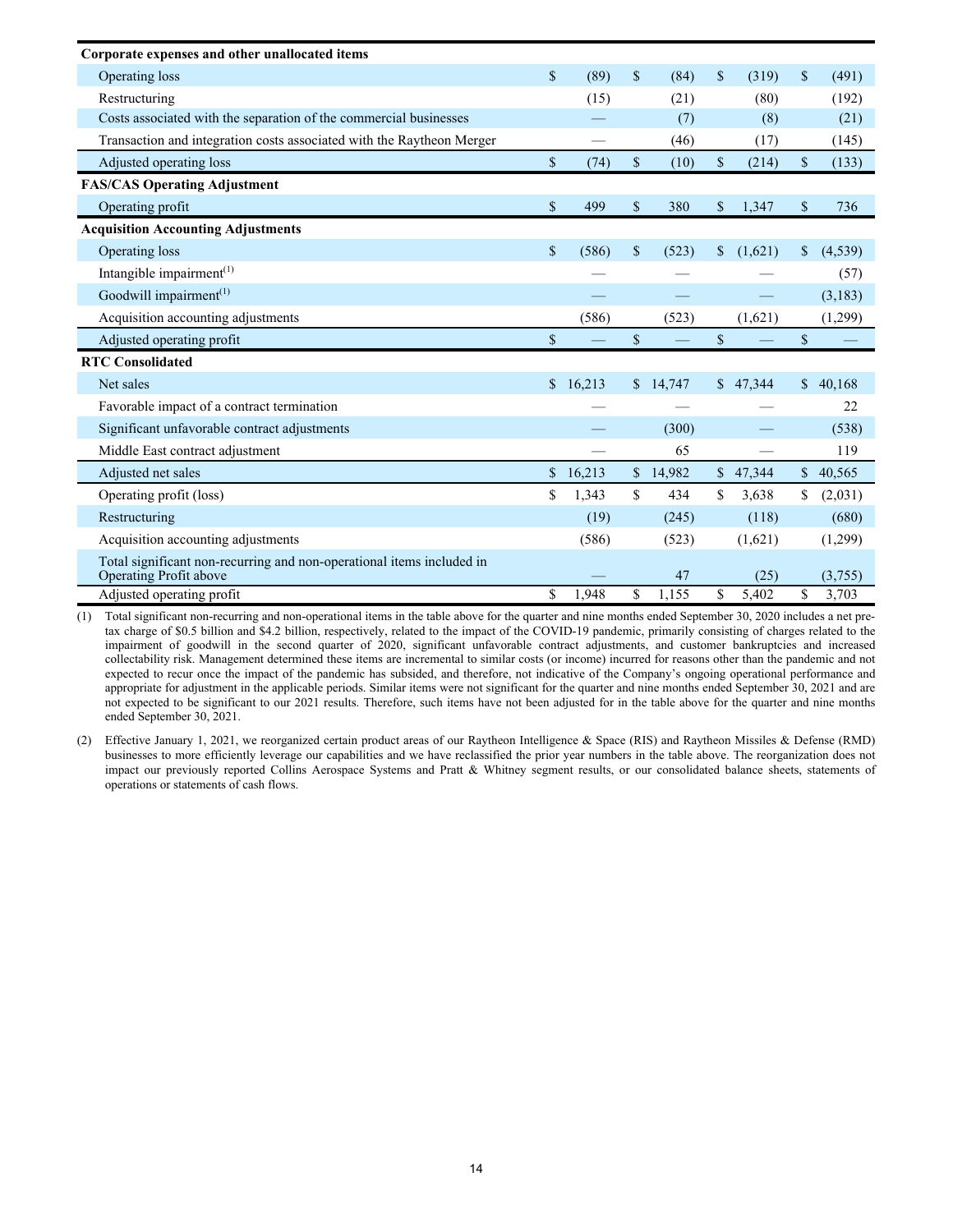# **Raytheon Technologies Corporation**

# **Reconciliation of Reported (GAAP) to Adjusted (Non-GAAP) Results**

#### **Adjusted Income from Continuing Operations, Earnings Per Share, Weighted Average Diluted Shares Outstanding and Effective Tax Rate**

|                                                                                                                         |                           | <b>Ouarter Ended</b><br>September 30,<br>(Unaudited) |                           |            |                           |           | <b>Nine Months Ended</b><br>September 30,<br>(Unaudited) |            |  |  |  |
|-------------------------------------------------------------------------------------------------------------------------|---------------------------|------------------------------------------------------|---------------------------|------------|---------------------------|-----------|----------------------------------------------------------|------------|--|--|--|
| (dollars and shares in millions - Income (Expense))                                                                     |                           | 2021                                                 |                           | 2020       |                           | 2021      |                                                          | 2020       |  |  |  |
| Income (loss) from continuing operations attributable to common<br>shareowners                                          | S.                        | 1,400                                                | \$                        | 151        |                           | \$3,212   |                                                          | \$ (3,255) |  |  |  |
| <b>Total Restructuring</b>                                                                                              |                           | (19)                                                 |                           | (245)      |                           | (118)     |                                                          | (680)      |  |  |  |
| Total Acquisition accounting adjustments                                                                                |                           | (586)                                                |                           | (523)      |                           | (1,621)   |                                                          | (1,299)    |  |  |  |
| Total significant non-recurring and non-operational items included in<br>Operating Profit                               |                           |                                                      |                           | 47         |                           | (25)      |                                                          | (3,755)    |  |  |  |
| Significant non-recurring and non-operational items included in Non-<br>service Pension                                 |                           |                                                      |                           |            |                           |           |                                                          |            |  |  |  |
| Pension curtailment                                                                                                     |                           |                                                      |                           |            |                           |           |                                                          | (25)       |  |  |  |
| Pension curtailment / settlement related to Collins Aerospace sale of<br>businesses                                     |                           |                                                      |                           | (8)        |                           |           |                                                          | (8)        |  |  |  |
| Non-service pension restructuring                                                                                       |                           |                                                      |                           | (5)        |                           |           |                                                          | (5)        |  |  |  |
| Significant non-recurring and non-operational items included in Interest<br>Expense, Net                                |                           |                                                      |                           |            |                           |           |                                                          |            |  |  |  |
| Debt extinguishment costs                                                                                               |                           | (32)                                                 |                           |            |                           | (32)      |                                                          |            |  |  |  |
| Deferred compensation                                                                                                   |                           |                                                      |                           |            |                           |           | $\overline{4}$                                           |            |  |  |  |
| Tax effect of restructuring and significant non-recurring and non-<br>operational items above                           |                           | 141                                                  |                           | (13)       |                           | 398       |                                                          | 393        |  |  |  |
| Significant non-recurring and non-operational items included in Income<br>Tax Expense                                   |                           |                                                      |                           |            |                           |           |                                                          |            |  |  |  |
| Tax impact from UK rate change                                                                                          |                           |                                                      |                           |            |                           | (73)      |                                                          |            |  |  |  |
| Tax impact from business disposal                                                                                       |                           |                                                      |                           | 12         |                           | (148)     |                                                          | (10)       |  |  |  |
| Tax expenses associated with the Company's separation of Otis and<br>Carrier                                            |                           |                                                      |                           |            |                           |           |                                                          | (415)      |  |  |  |
| Tax impact related to debt exchange                                                                                     |                           |                                                      |                           | 11         |                           |           |                                                          | (49)       |  |  |  |
| Revaluation of certain international tax incentives<br>Revaluation of deferred taxes related to Raytheon merger and the |                           |                                                      |                           |            |                           |           |                                                          | (46)       |  |  |  |
| Company's separation of Otis and Carrier                                                                                |                           |                                                      |                           |            |                           |           |                                                          | 31         |  |  |  |
| Tax impact of goodwill impairment                                                                                       |                           |                                                      |                           | 11         |                           |           |                                                          | 11         |  |  |  |
| Tax impact as a result of tax reform regulations                                                                        |                           |                                                      |                           | 9          |                           |           |                                                          | 9          |  |  |  |
| Less: Impact on net income attributable to common shareowners                                                           |                           | (496)                                                |                           | (704)      |                           | (1,619)   |                                                          | (5, 844)   |  |  |  |
| Adjusted income from continuing operations attributable to common<br>shareowners                                        |                           | \$1,896                                              | \$                        | 855        | \$                        | 4,831     |                                                          | \$2,589    |  |  |  |
| <b>Diluted Earnings (Loss) Per Share</b>                                                                                | $\mathbf{s}$              | 0.93                                                 | $\boldsymbol{\mathsf{S}}$ | 0.10       | $\boldsymbol{\mathsf{S}}$ | 2.13      | \$                                                       | (2.48)     |  |  |  |
| Impact on Diluted Earnings (Loss) Per Share                                                                             |                           | (0.33)                                               |                           | (0.46)     |                           | (1.07)    |                                                          | (4.45)     |  |  |  |
| <b>Adjusted Diluted Earnings Per Share</b>                                                                              | $\boldsymbol{\mathsf{S}}$ | 1.26                                                 | \$                        | 0.56       | \$                        | 3.20      | $\mathbb S$                                              | 1.97       |  |  |  |
| <b>Weighted Average Number of Shares Outstanding</b>                                                                    |                           |                                                      |                           |            |                           |           |                                                          |            |  |  |  |
| <b>Reported Diluted</b>                                                                                                 |                           | 1,505.9                                              |                           | 1,514.2    |                           | 1,511.0   |                                                          | 1,311.3    |  |  |  |
| Impact of dilutive shares <sup>(1)</sup>                                                                                |                           |                                                      |                           |            |                           |           |                                                          | 4.2        |  |  |  |
| <b>Adjusted Diluted</b>                                                                                                 |                           | 1,505.9                                              |                           | 1,514.2    |                           | 1,511.0   |                                                          | 1,315.5    |  |  |  |
| <b>Effective Tax Rate</b>                                                                                               |                           | $0.2 \%$                                             |                           | 45.1 %     |                           | 17.0 %    |                                                          | $(31.5)\%$ |  |  |  |
| Impact on Effective Tax Rate                                                                                            |                           | 6.6 %                                                |                           | $(28.1)\%$ |                           | $(2.2)\%$ |                                                          | 51.5 %     |  |  |  |
| <b>Adjusted Effective Tax Rate</b>                                                                                      |                           | $6.8 \%$                                             |                           | 17.0 %     |                           | 14.8 %    |                                                          | $20.0 \%$  |  |  |  |

(1) The computation of reported diluted earnings per share in the nine months ended September 30, 2020 excludes the effect of the potential exercise of stock awards, including stock appreciation rights and stock options, because their effect was antidilutive due to the reported loss from operations. On an adjusted basis, the Company reported income from continuing operations and therefore, the dilutive effect of such awards is included in the calculation of Adjusted Diluted Earnings Per Share.